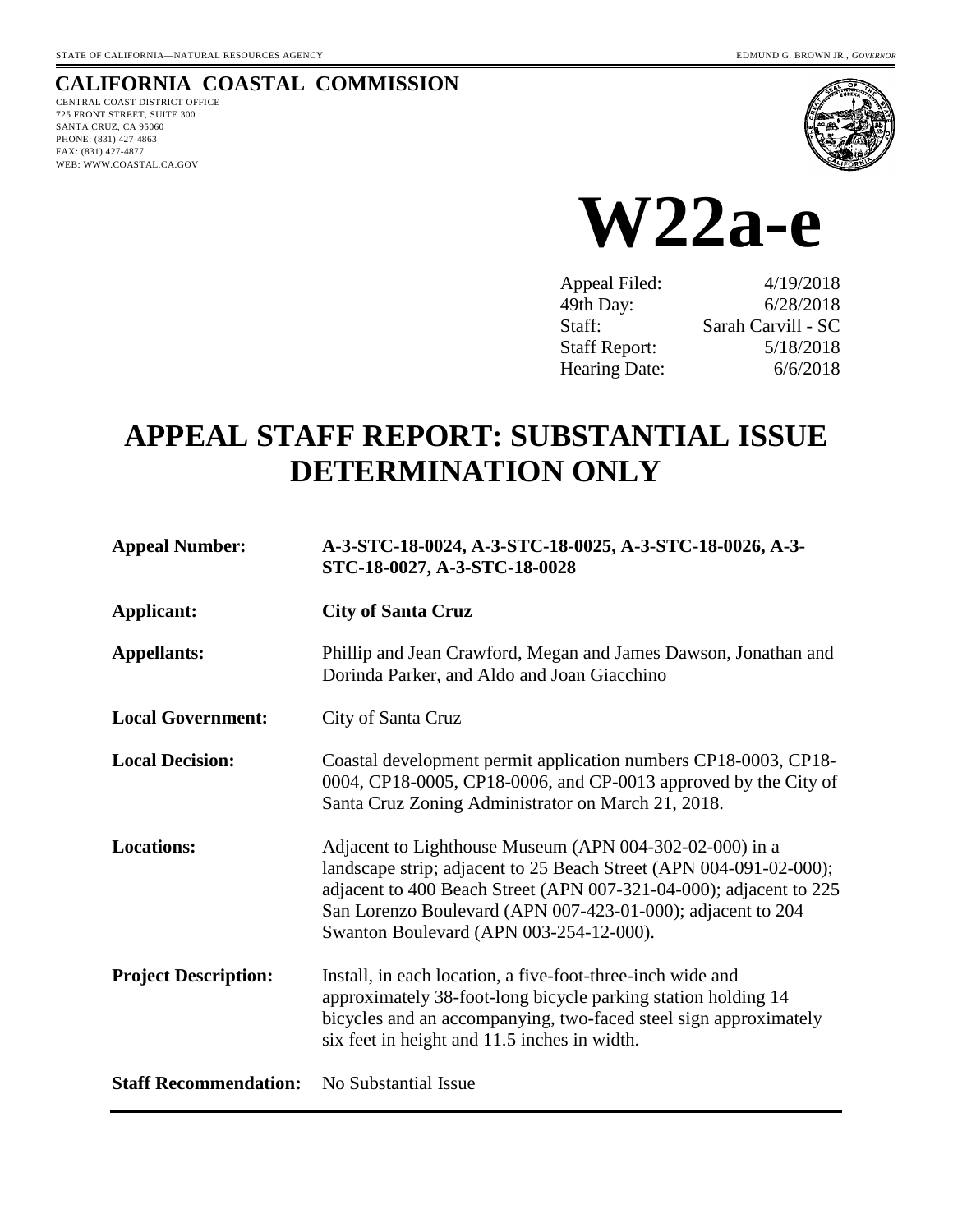**Important Hearing Procedure Note:** This is a substantial issue only hearing. Testimony will be taken only on the question of whether the appeal raises a substantial issue. Generally and at the discretion of the Chair, testimony is limited to three minutes total per side. Please plan your testimony accordingly. Only the Applicant, persons who opposed the application before the local government (or their representatives), and the local government shall be qualified to testify at this stage of the appeal. Others may submit comments in writing. If the Commission determines that the appeal does raise a substantial issue, the de novo phase of the hearing will occur at a future Commission meeting, during which the Commission will take public testimony. (California Code of Regulations, Title 14, Sections 13115 and 13117.)

# **SUMMARY OF STAFF RECOMMENDATION**

As part of an effort to establish a City-wide bike share program, the City of Santa Cruz approved coastal development permits (CDPs) for five bike parking stations and associated, explanatory signage in the Coastal Appeal Zone. A row of bike docks and an accompanying sign (known collectively as a "hub") would be located (1) in an existing, iceplant-vegetated landscape strip in Lighthouse Point Park; (2) in what is now a "no parking zone" within a public parking lot at 25 Beach Street; (3) in the Beach Street right-of-way in front of the Santa Cruz Beach Boardwalk, in the current location of two metered parking spaces; (4) in the Mike Fox Skate Park; and (5) in a "no parking" zone in the right-of-way on Swanton Boulevard near its intersection with West Cliff Drive. These five hubs, as well as  $22$  others,<sup>[1](#page-1-0)</sup> have been approved for various locations near the City's existing network of bike paths and trails, and will be stocked with electric bicycles featuring "pedal-assist" technology, $^2$  $^2$  onboard rental software, GPS, and locking systems, allowing users to return the vehicles to any public bicycle rack. Bicycles would be "rebalanced" among the hubs, maintained, and monitored by vendor Social Bicycles, operating under contract with the City.

The Appellants contend that the approved projects are inconsistent with City of Santa Cruz Local Coastal Program (LCP) policies related to coastal access, visual and scenic resources, and neighborhood character, as well as Coastal Act policies related to coastal access. After reviewing the local record, Commission staff has concluded that the approved projects do not raise a substantial issue with respect to their conformance with the Coastal Act or the City's LCP.

Specifically, the Appellants' coastal access contention is based on concern that the approved projects will increase bicycle traffic on a multiuse coastal path, rendering the path unsafe and undesirable for pedestrians. The path is already used by cyclists and pedestrians, however, and the LCP explicitly designates it for both user groups. Second, with respect to the Appellants'

<span id="page-1-0"></span><sup>&</sup>lt;sup>1</sup> The bike share program is intended to include 27 hubs, seven of which are in the appealable portion of the City's coastal zone. Aside from the five coastal hubs that are the subject of this report, a hub proposed for the right-of-way adjacent to 102 Woodrow Avenue (City CDP No. CP18-0002) was appealed to the Planning Commission and will be heard on May 17, 2018. The Appellant in that case is one of the eight Appellants named in the Coastal Commission appeals that are the subject of this report. With respect to the remaining coastal hub, which will be located in the right-of-way adjacent to 1305 East Cliff Drive (City CDP No. CP18-0007), the Commission received a Final Local Action Notice for the project on Thursday, April 5, 2018. The ten-working-day appeal period for that action concluded at 5 p.m. on Thursday, April 19, 2018, with no appeals received.

<span id="page-1-1"></span><sup>&</sup>lt;sup>2</sup> "Pedal assist" refers to a system in which an electric motor provides power in proportion to that provided by the person pedaling.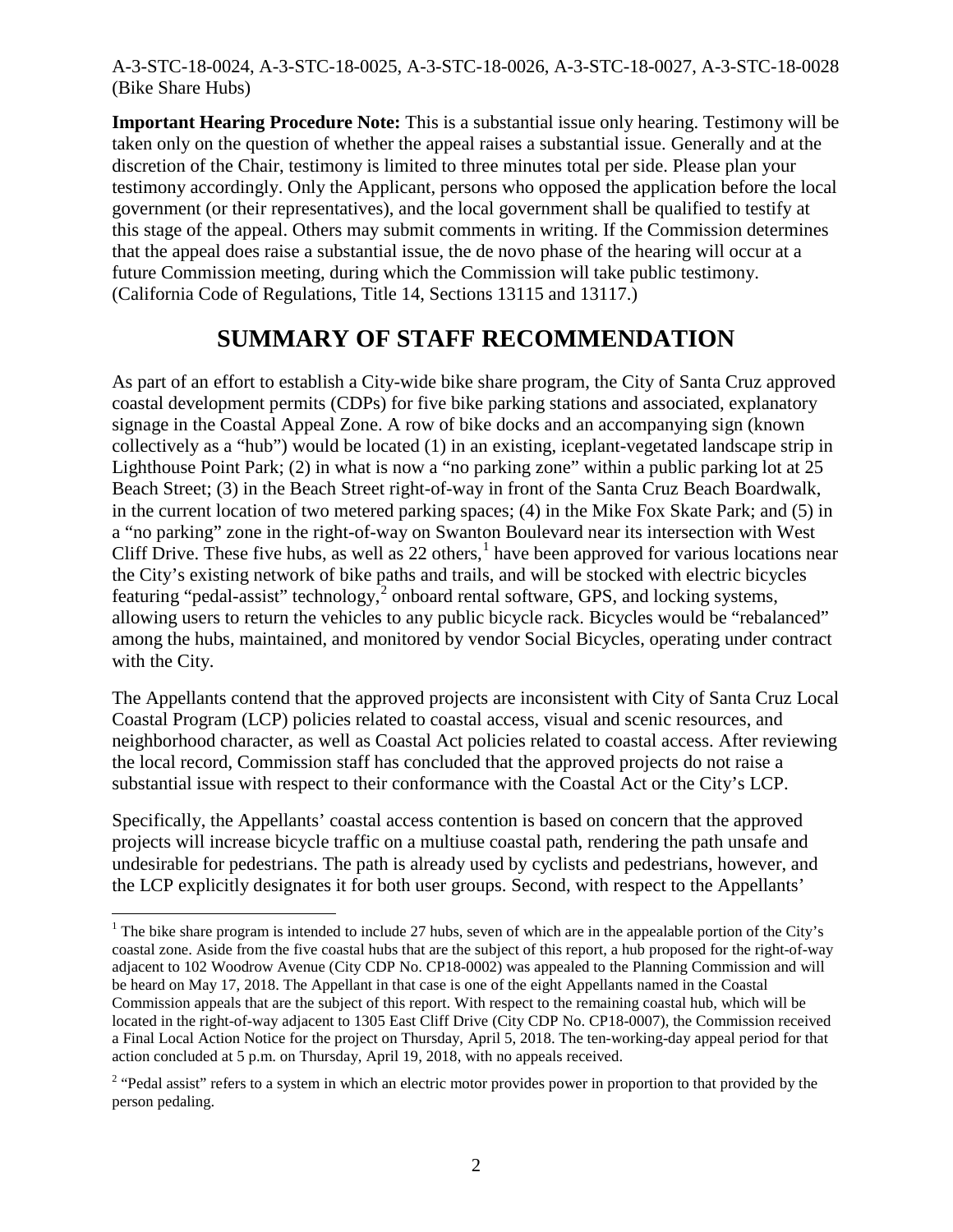visual resource contentions, the development that would occur as part of these projects is smallscale and low-profile, and all five approved projects were sited to minimize impacts to visual resources, consistent with the LCP. Finally, with respect to neighborhood compatibility, all five projects provide recreation to coastal visitors, and are located within or immediately adjacent to parks or commercial areas where such recreation already occurs.

As a result, staff recommends that the Commission determine that the appeal contentions do not raise a substantial LCP conformance issue, and that the Commission decline to take jurisdiction over the CDPs for these projects. The motion necessary to implement this recommendation is found on page 4 below.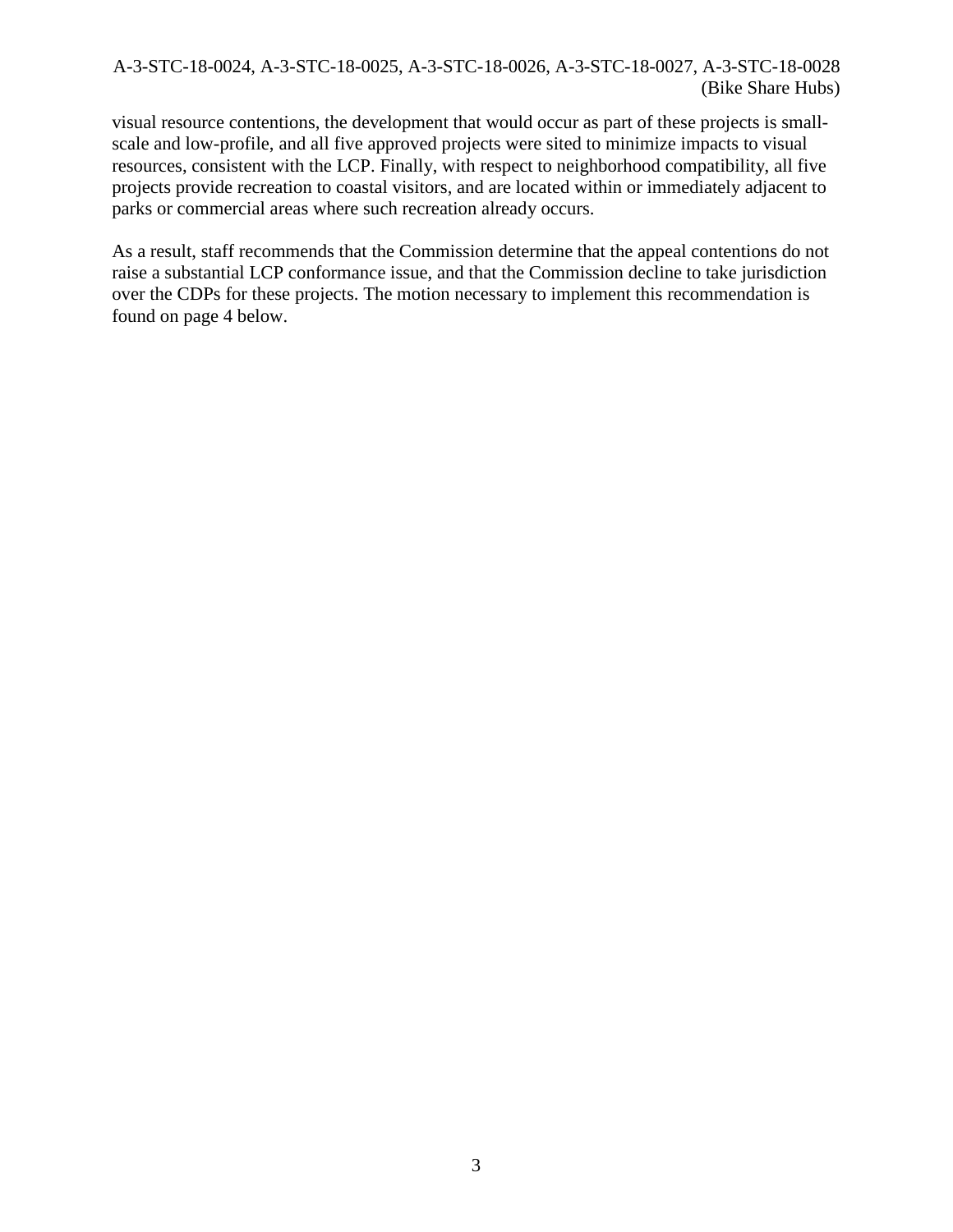# **TABLE OF CONTENTS**

| $\Pi$ . |                |  |
|---------|----------------|--|
|         |                |  |
|         |                |  |
|         |                |  |
|         | D.             |  |
|         | $E_{\rm{eff}}$ |  |
|         |                |  |
|         |                |  |
|         |                |  |
|         |                |  |
|         | E              |  |

# **APPENDICES**

Appendix A – Substantive File Documents Appendix B – Staff Contact with Agencies and Groups

# **[EXHIBITS](https://documents.coastal.ca.gov/reports/2018/6/w22a-e/w22a-e-6-2018-exhibits.pdf)**

Exhibit 1 – Map of City-Approved Bike Share Hubs in Coastal Appeal Zone

- Exhibit 2 Project Site Images
- Exhibit 3 City-Approved Sign
- Exhibit 4 City's Final Local Action Notices
- Exhibit 5 Appeal of City of Santa Cruz CDP Decisions
- Exhibit 6 Applicable LCP Policies and Standards
- Exhibit 7 Hub Locations Relative to the West Cliff Drive Overlay
- Exhibit 8 Swanton Hub Location Relative to Zone Districts

# **[CORRESPONDENCE](https://documents.coastal.ca.gov/reports/2018/6/w22a-e/w22a-e-6-2018-corresp.pdf)**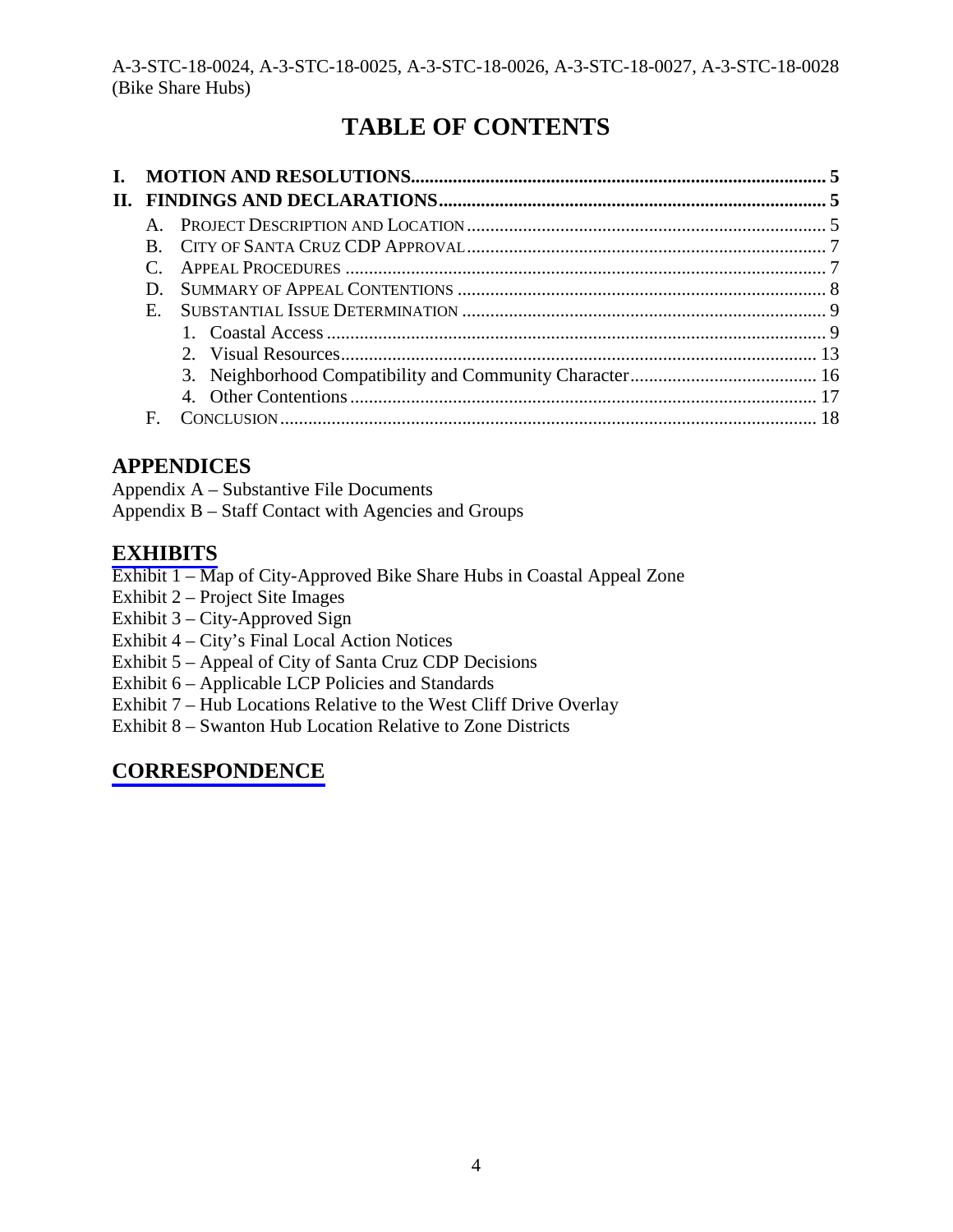# **I. MOTION AND RESOLUTIONS**

Staff recommends that the Commission determine that **no substantial issue** exists with respect to the grounds on which the appeals were filed. A finding of no substantial issue would mean that the Commission will not hear the applications de novo and that the local actions will become final and effective. To implement this recommendation, staff recommends a **YES** vote on the following motion. Passage of this motion will result in a finding of No Substantial Issue and the local actions will become final and effective. The motion passes only by an affirmative vote of a majority of the Commissioners present.

*Motion: I move that the Commission determine that Appeal Numbers A-3-STC-18-0024, A-3-STC-18-0025, A-3-STC-18-0026, A-3-STC-18-0027, and A-3-STC-18-0028 raise no substantial issue with respect to the grounds on which the appeals have been filed under Section 30603. I recommend a yes vote.*

*Resolution to Find No Substantial Issue. The Commission finds that Appeal Numbers A-3-STC-18-0024, A-3-STC-18-0025, A-3-STC-18-0026, A-3-STC-18-0027, and A-3-STC-18-0028 do not present a substantial issue with respect to the grounds on which the appeals have been filed under Section 30603 of the Coastal Act regarding consistency with the Certified Local Coastal Plan and/or the public access and recreation policies of the Coastal Act.* 

# **II. FINDINGS AND DECLARATIONS**

### **A. PROJECT DESCRIPTION AND LOCATION**

The five City-approved projects that are the subject of these appeals are part of a larger City effort to establish a public bike share system. The City program, which would be operated by contract vendor Social Bicycles, would distribute 250 electric bicycles among 27 "hubs" that hold around 14 bicycles each. Twelve of the approved hubs are for locations in the Coastal Zone; however, five of those fall within Coastal Exclusion Zones A and B, and are exempt from the CDP process under Local Coastal Program (LCP) Implementation Plan (IP) Sections  $24.08.230.2(a)(2)$  and (b)(2). The appeals challenge five of the seven City-approved hubs located in the appealable portion of the coastal zone. $3$ 

Unlike so-called "station-based" bike share programs, in which individual bicycles are rented from software installed in the hub and must be returned to another hub at the end of the rental period, the Social Bicycles program utilizes bicycles with on-board GPS, rental software, and locking systems. Users are therefore not limited to trips between hubs. However, returning a rented bicycle by locking it to itself is prohibited; bicycles must be affixed to a hub or a standard

<span id="page-4-0"></span> $\overline{a}$ <sup>3</sup> One of the remaining two bike hubs, proposed for the right-of-way adjacent to 102 Woodrow Avenue (City CDP No. CP18-0002) was appealed to the Planning Commission and will be heard on May 17, 2018. The Appellant in that case is one of the eight Appellants named in the Coastal Commission appeals that are the subject of this report. With respect to the other hub, which would be located in the right-of-way adjacent to 1305 East Cliff Drive (City CDP No. CP18-0007), the Commission received a Final Local Action Notice for the project on Thursday, April 5, 2018. The ten-working-day appeal period for that action concluded at 5 p.m. on Thursday, April 19, 2018, with no appeals received.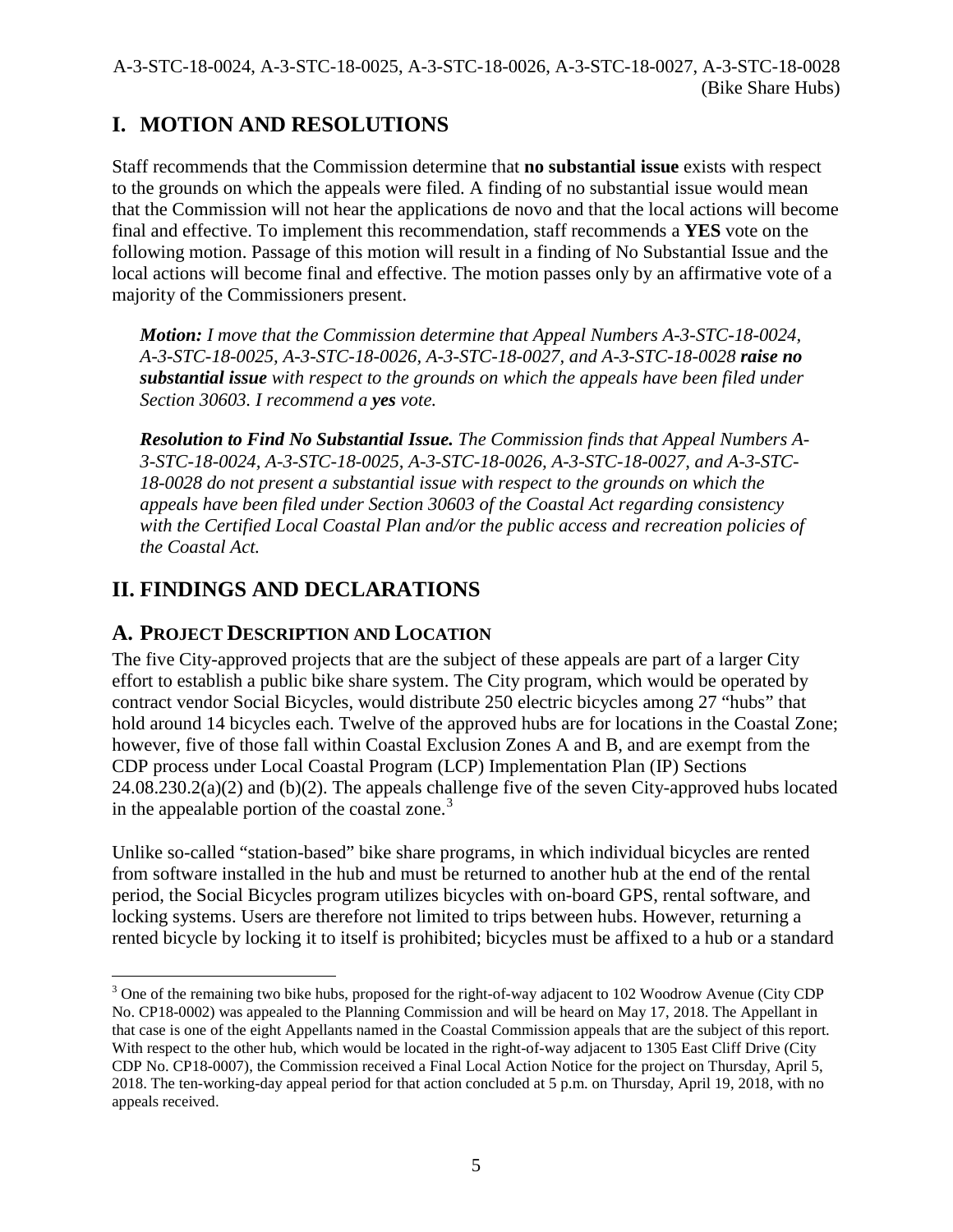non-hub bicycle rack to be considered returned under the terms of the user agreement. This feature is intended to prevent nuisance conditions stemming from haphazard abandonment of bicycles.<sup>[4](#page-5-0)</sup> Under its contract with the City, Social Bicycles is responsible for monitoring the distribution of bicycles within the City and "re-balancing" them among stations as needed.<sup>[5](#page-5-1)</sup> The bicycles are electric, however they use "pedal assist" technology, meaning that the electric motor provides power in proportion to that provided by the person pedaling.<sup>[6](#page-5-2)</sup>

Generally, the locations for the appealed hubs are within the City's right-of-way or in existing facilities such as parks or parking lots, near the City's network of bike lanes and paths. Each hub would be five feet three inches wide, around 38 feet long, and equipped with 27-inch-tall powder-coated steel bicycle docks that can be securely bolted into the ground. In addition to bicycle parking, each hub also includes a two-sided steel sign approximately six feet in height, 11.5 inches in width, and four inches thick, showing maps, safety information, and instructions on how to utilize the system. The sign and docks would be gray in color, while the bicycles themselves would be orange. The brighter color of the bicycles is intended to promote visibility and deter theft. Additional information on each proposed hub site is provided below.

#### **A-3-STC-18-0024 (CP18-0003) Bike share hub adjacent to Lighthouse Surfing Museum.**

One of two appealed bike hubs approved for sites between the first public road and the sea, this 17-bicycle hub would be located in an existing, iceplant-vegetated landscape strip in City-owned Lighthouse Point Park, adjacent to a multiuse pathway. The landscape strip and the pathway separate West Cliff Drive from a public parking lot; the Lighthouse Surfing Museum is seaward of the lot. This location is in the Ocean Front Recreation (OF-R) zone district.

**A-3-STC-18-0025 (CP18-0004) Bike share hub adjacent to 25 Beach Street.** The bike hub approved for this location would provide space for 25 bicycles in what is currently a "no parking" zone within a public parking lot. The site is adjacent to a rail line that is the proposed future location of a multiuse trail, and is across Beach Street from an existing separated bicycle lane. It is located between Cowell Beach, the Municipal Wharf, and the Monterey Bay National Marine Sanctuary Exploration Center, in the Public Facilities and Parks (PF/PK) zone district.

**A-3-STC-18-0026 (CP18-0005) Bike share hub adjacent to 400 Beach Street.** This approved bike hub would be located in the Beach Street right-of-way in front of the Santa Cruz Beach Boardwalk, and would replace two metered parking spaces with 17 bicycle parking spaces. The site for this hub is located between the first public road and the sea, however a separated bicycle lane, a landscape strip, a rail line, a Boardwalk service road, and the Boardwalk itself would all be located seaward of the propose hub. The site is in the Beach Commercial (C-B) zone district.

<span id="page-5-0"></span><sup>&</sup>lt;sup>4</sup> Additionally, there are penalties for program users who discontinue use of their bicycles in a manner that violates the rules. A first offense results in a warning, and users are barred from the system after a second such incident.

<span id="page-5-1"></span><sup>&</sup>lt;sup>5</sup> Incentives also exist to motivate system users to return stray bicycles: Those who do so are rewarded with a credit to their account.

<span id="page-5-2"></span> $6$  This type of electric bicycle is designed to provide an assist to the rider in difficult cycling conditions (i.e., uphill), but not to significantly speed up the ride. Between the pedal-assist technology and the weight of the custom bicycles, which exceed that of a standard, non-electrified bike, a cyclist would need to pedal quite vigorously to achieve speeds at the higher range of the motor's capability (around 20 miles per hour).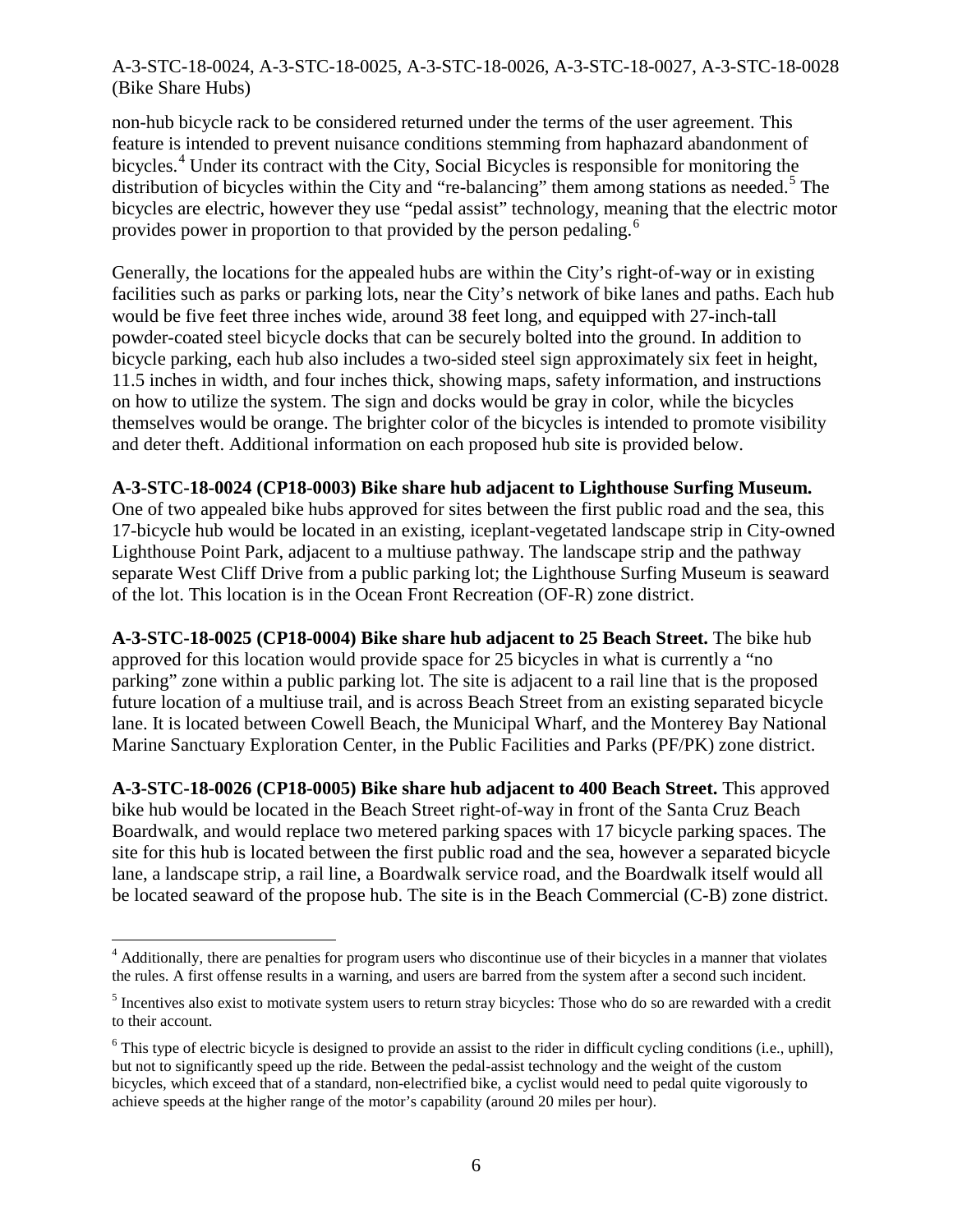### **A-3-STC-18-0027 (CP18-0006) Bike share hub adjacent to 225 San Lorenzo Boulevard.**

This 15-space hub would be located on an existing paved area between the San Lorenzo Boulevard sidewalk and the fenced basketball courts at Mike Fox Skate Park, in the Parks (PK) zone district. A transit stop is located a few feet away from the site, and the Santa Cruz Riverwalk multipurpose path runs along the San Lorenzo River levee adjacent to the park.

**A-3-STC-18-0028 (CP-0013) Bike share hub adjacent to 204 Swanton Boulevard.** The 16 space bike hub approved for this location would be located in an existing "no parking" zone on the west side of the Swanton Boulevard right-of-way, at the intersection of Swanton and West Cliff Drive. The site is adjacent to Natural Bridges State Beach. The West Cliff Drive bicyclepedestrian pathway terminates across the street to the south, and a residential neighborhood is across the street to the east. The site is located in the Single Family Residence (R-1) zone district.

A map of all City-approved bike share hubs in the Coastal Appeal Zone is provided as **Exhibit 1**; see **Exhibit 2** for photos of the appealed locations showing the placement of the hubs relative to existing site features. **Exhibit 3** shows the size and design of the signs that would be placed at each hub.

# **B. CITY OF SANTA CRUZ CDP APPROVAL**

On March 21, 2018 the City of Santa Cruz County Zoning Administrator approved the bike share hubs located in the appealable area of the coastal zone. The City's Final Local Action Notices (**Exhibit 4**) were received in the Coastal Commission's Central Coast District Office on Thursday, April 5, 2018. The Coastal Commission's ten-working-day appeal period for this action began on Friday, April 6, 2018 and concluded at 5 p.m. on Thursday, April 19, 2018. One valid appeal (see below) was received for each of five bike share hubs during the appeal period, all from the same group of Appellants.

### **C. APPEAL PROCEDURES**

Coastal Act Section 30603 provides for the appeal to the Coastal Commission of certain CDP decisions in jurisdictions with certified LCPs. The following categories of local CDP decisions are appealable: (a) approval of CDPs for development that is located (1) between the sea and the first public road paralleling the sea or within 300 feet of the inland extent of any beach or of the mean high tide line of the sea where there is no beach, whichever is the greater distance, (2) on tidelands, submerged lands, public trust lands, within 100 feet of any wetland, estuary, or stream, or within 300 feet of the top of the seaward face of any coastal bluff, and (3) in a sensitive coastal resource area; or (b) for counties, approval of CDPs for development that is not designated as the principal permitted use under the LCP. (Coastal Act Sections 30603(a)(1)-(4).) In addition, any local action (approval or denial) on a CDP for a major public works project (including a publicly financed recreational facility and/or a special district development) or an energy facility is appealable to the Commission. (Coastal Act Section 30603(a)(5).) The five projects discussed in this report are appealable because they are located within 300 feet of the beach and/or a coastal bluff (A-3-STC-18-0024/Lighthouse Museum, A-3-STC-18-0025/400 Beach St., A-3-STC-18-0027/Swanton Blvd, and A-3-STC-18-0028/25 Beach St.) or within 300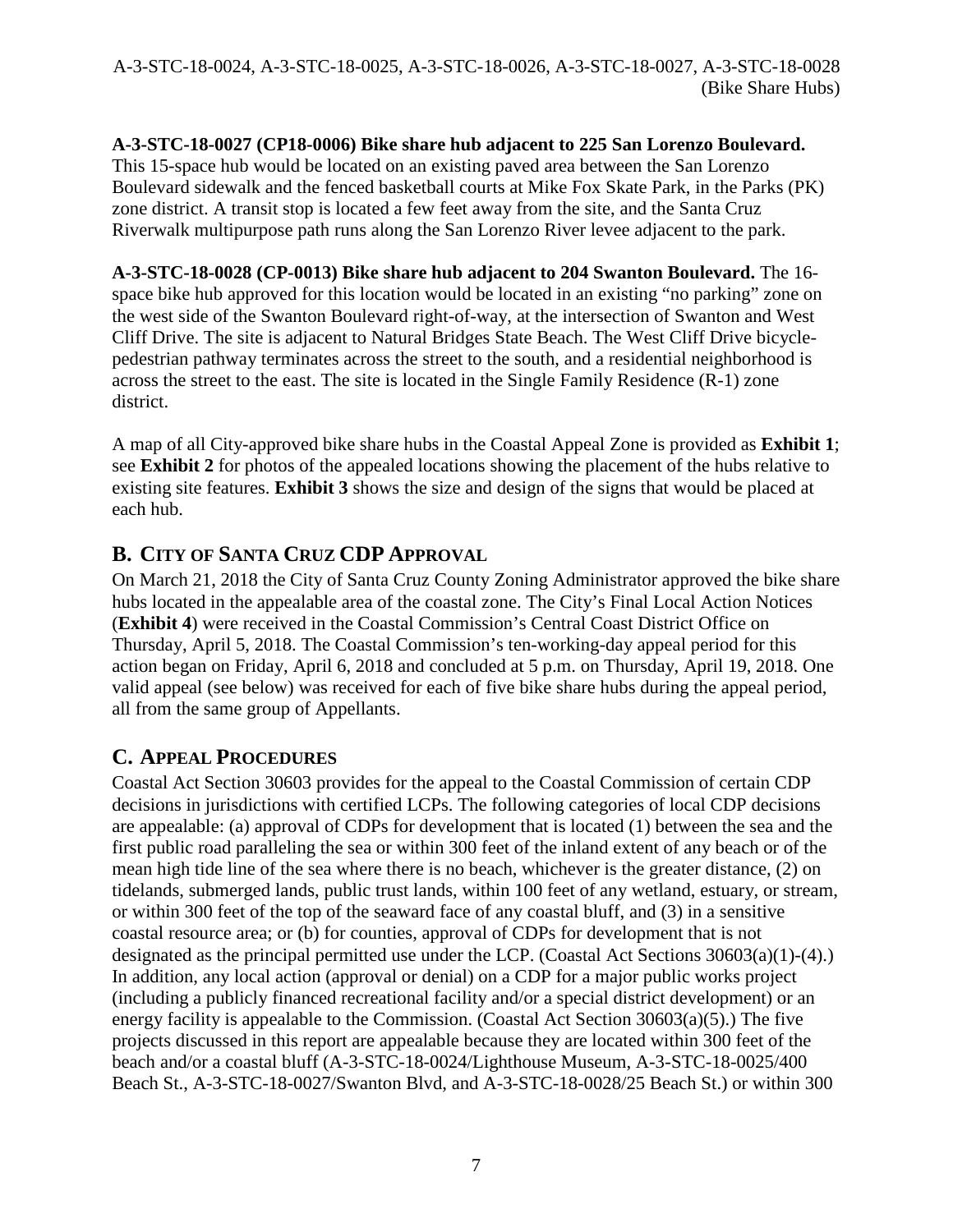feet of the mean high tide line (i.e., the lower portion of the San Lorenzo River) (A-3-STC-18- 0026/Mike Fox Skate Park).

The grounds for appeal under Section 30603 are limited to allegations that the development does not conform to the certified LCP or to the public access policies of the Coastal Act. Section 30625(b)(2) of the Coastal Act requires the Commission to consider a CDP for an appealed project de novo unless a majority of the Commission finds that "no substantial issue" is raised by such allegations.<sup>[7](#page-7-0)</sup> Under Section 30604(b), if the Commission conducts the de novo portion of an appeals hearing (upon making a determination of "substantial issue") and finds that the proposed development is in conformity with the certified LCP, the Commission must issue a CDP. If a CDP is approved for a project that is located between the nearest public road and the sea or the shoreline of any body of water located within the coastal zone, Section 30604(c) also requires an additional specific finding that the development is in conformity with the public access and recreation policies of Chapter 3 of the Coastal Act. The approved bike share hubs at Lighthouse Museum (A-3-STC-18-0024) and 400 Beach St. (A-3-STC-18-0025) are located between the first public road and the sea and thus this additional finding would need to be made for those specific projects (in addition to a finding that the proposed development is in conformity with the City of Santa Cruz LCP) if the Commission were to approve those projects following the de novo portion of the hearing.

The only persons qualified to testify before the Commission on the substantial issue question are the Applicant, persons opposed to the project who made their views known before the local government (or their representatives), and the local government. Testimony from other persons regarding the substantial issue question must be submitted in writing (California Code of Regulations, Title 14, Section 13117). Any person may testify during the de novo CDP determination stage of an appeal (if applicable).

### **D. SUMMARY OF APPEAL CONTENTIONS**

The Appellants contend that the City-approved projects raise LCP consistency questions relating to coastal access, visual and scenic resources, and neighborhood character. Specifically, the Appellants argue that the approved projects would violate applicable LCP policies because: 1) increased bicycle use of the West Cliff Drive multiuse path would endanger pedestrians and discourage their use of this feature to access the coast; 2) the bike hubs would displace parking spaces that are necessary for coastal access; 3) the color of the bicycles and the hub infrastructure would degrade and block protected coastal views; and 4) the bicycles and the "commercial" signage associated with them are inconsistent with the residential character of the adjacent neighborhoods, and not allowable under the zoning ordinance section of the IP. The Appellants

<span id="page-7-0"></span> $\overline{a}$  $7$  The term "substantial issue" is not defined in the Coastal Act or in its implementing regulations. In previous decisions on appeals, the Commission has considered the following factors in making substantial issue determinations: the degree of factual and legal support for the local government's decision; the extent and scope of the development as approved or denied by the local government; the significance of the coastal resources affected by the decision; the precedential value of the local government's decision for future interpretations of its LCP; and, whether the appeal raises only local issues as opposed to those of regional or statewide significance. Even when the Commission chooses not to hear an appeal (by finding no substantial issue), appellants nevertheless may obtain judicial review of a local government's CDP decision by filing a petition for a writ of mandate pursuant to the Code of Civil Procedure, Section 1094.5.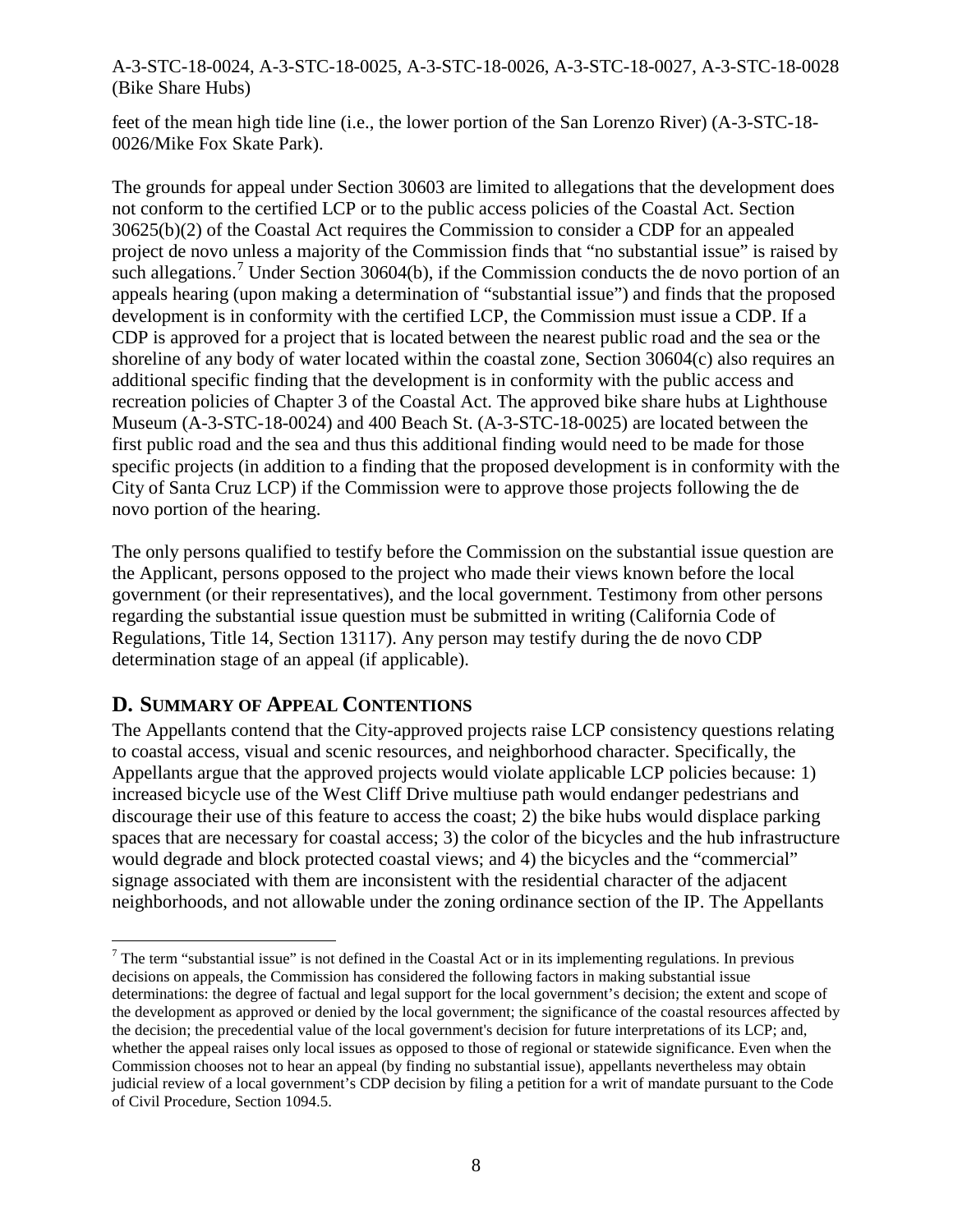also raise non-Coastal Act/LCP contentions related to the adequacy of the City's environmental review and RFP (Request for Proposal) process, loss of residential home value, the safety of the bike share program, and the greenhouse gas impacts of the program. Please see **Exhibit 5** for the appeal contentions.<sup>[8](#page-8-0)</sup>

### **E. SUBSTANTIAL ISSUE DETERMINATION**

### **1. Coastal Access**

Two of the City-approved projects are located between the first public road and the sea; consequently, in addition to the City's approved LCP, the Coastal Act's public access and recreation policies apply to these projects. Coastal Act Section 30210 emphasizes the fundamental importance of public access and recreational opportunities along California's coastline, requiring maximum access for all people. Coastal Act Section 30211 mandates that development shall not interfere with the public's right of access to the sea. Additionally, Section 30212.5 encourages the distribution of public facilities, including those for parking, throughout coastal areas.

The City's LCP implements Coastal Act directives related to coastal access in its Land Use Plan (LUP), which consists of three components: A suite of policies that apply throughout the City's coastal zone; area-specific policies adopted as part of various area plans; and a Coastal Access Plan. The Coastal Access Plan inventories existing coastal access so that it can be maintained and improved; it identifies key coastal recreation areas and describes how each area can be accessed by various modes of transportation, including roadway (i.e., private car), mass transit, bicycle, and on foot. Various LUP policies outline the City's goals for improving access via each mode, both City-wide and in particular areas. Generally, these policies call for increasing, or at least maintaining, car parking opportunities in key visitor-serving areas such as the Wharf and Cowell Beach while also increasing alternative access in order to reduce vehicle traffic (see, e.g., Circulation Policy 5.6). Improved bicycle and pedestrian access to coastal areas is an explicit policy goal (see Parks and Recreation Policies 1.7.1 and 1.7.1.4), as is the provision of bicycle parking (Parks and Recreation Policy 1.7.1.5). For a complete list of relevant LCP policies, see **Exhibit 6**.

The Appellants contend that placing bike share hubs at the appealed sites will result in increased bicycle presence along the West Cliff bicycle/pedestrian path, $9$  and that the increase in bicycle traffic will pose a safety hazard to pedestrians, ultimately discouraging their use of the path and reducing public access inconsistent with the LCP and the Coastal Act. Particularly, they cite Coastal Act Section 30210, under which maximum coastal access must be provided "consistent

<span id="page-8-0"></span> $\overline{a}$ <sup>8</sup> The Appellants' contentions are contained in two letters, each with extensive supporting materials. The first was received on April 19, 2018 (**Exhibit 5**, p. 5), and the second (**Exhibit 5**, p. 41) was received on May 16, 2018.

<span id="page-8-1"></span><sup>9</sup> In addition to serving as a vehicular roadway, West Cliff Drive also includes a popular bike and pedestrian pathway that constitutes a 2.5-mile-long segment of the California Coastal Trail (CCT), with otherwise unobstructed views of the ocean across the Monterey Bay National Marine Sanctuary. While the Appellants discuss "a cumulative stretch of seven orange electrified bicycle stations accompanied by six-foot commercial signs along the 2.5-mile stretch of West Cliff Drive," it is important to note that only two of the appealed hubs (and three hubs in total) would be sited along this 2.5-mile trail segment; the remaining three appealed hubs are located east of the eastern extent of the West Cliff Drive bicycle/pedestrian path.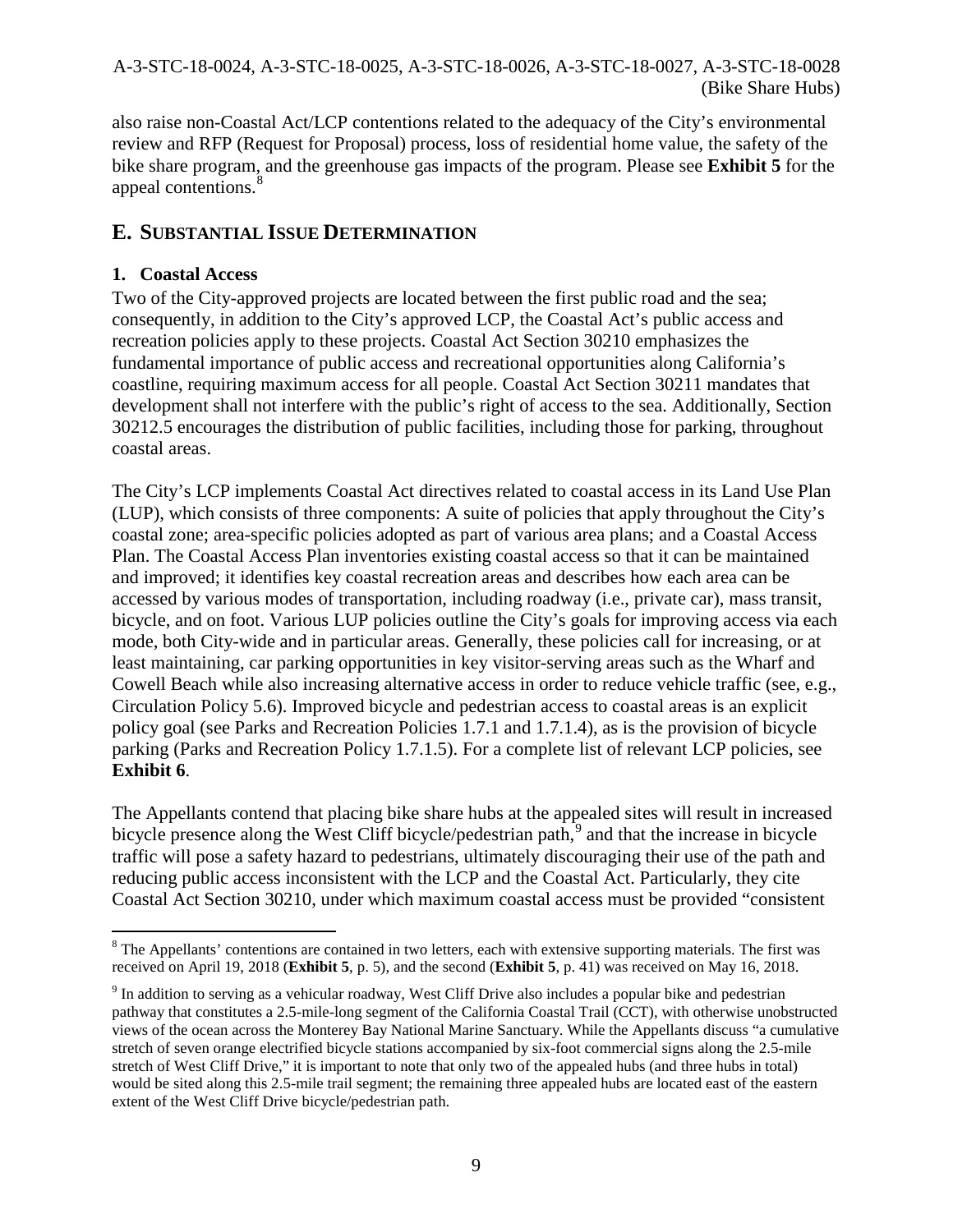with public safety needs and the need to protect… natural resource areas from overuse." The Appellants argue that the availability of rental bikes along West Cliff Drive poses a threat to public safety and will contribute to overuse under Section 30210, justifying limits on the provision of access consistent with Section  $30214(a)(2)$  of the Coastal Act, which states that the public access policies of the Act shall be implemented in a manner that takes into account, among other factors, "the capacity of the site to sustain use" at a given level of intensity. They additionally claim that the approved hubs violate Coastal Act Section 30212.5, and cite LUP Community Design Policies 3.6 and 3.7, which require building design to be responsive to the pedestrian environment and require development to incorporate features that promote pedestrian use, respectively. The Appellants also cite LUP Parks and Recreation Policies 1.7 and 1.7.6, which require the City to develop plans to maximize public access, safety, and recreation in coastal areas generally (1.7) and along West Cliff Drive particularly (1.7.6), as evidence that pedestrian uses in this corridor must be protected from increased bicycle traffic. [10](#page-9-0) See **Exhibit 5**  for the full text of the Appellants' contentions.<sup>[11](#page-9-1)</sup>

With respect to the Appellants' Coastal Act contentions, the City-approved bike hubs will not block access to the sea, which is provided at many locations along West Cliff Drive and Beach Street, so the City-approved project does not raise a substantial issue with respect to Section 30211. Sections 30210 and 30214(a) do provide for some limitations on public coastal access to protect sensitive natural resources, provide for public safety, and prevent overuse. However, the hubs in question here are adjacent to a paved multiuse pathway abutting a paved road and urban development; the path can support heavy use, and continued use by cyclists will not affect sensitive resources. Further, it is not clear that safety requires limits to coastal access in this case, or that overuse is presently occurring. The Appellants have not provided evidence that the West

<span id="page-9-0"></span> $\overline{a}$  $10$  In the text of the appeal, the Appellants describe both of these policies, then include parenthetical references to several additional policies, including Community Design Policies 3.4.2 and 3.4.3, Environmental Quality Policy 4.1, Land Use Policy 3.5, and Safety Policy 1.2.3 (see p. 8 of **Exhibit 5**). The City's LCP often cross-references other LCP and General Plan policies in a similar format. While the parenthetically cited policies are related to the policies they follow, they are not necessarily relevant to this case. For example, Environmental Quality Policy 4.1 is a broad policy requiring protection of the natural ecosystems of the Monterey Bay and shoreline, which will not be impacted by the approved bike hubs, and Safety Policy 1.2.3 defines the circumstances under which shoreline armoring is permissible under the LCP, which is not an issue raised by the City-approved projects. Community Design Policies 3.4.2 and 3.4.3 require the City to maintain physical and visual linkages between specific coastal areas and adjacent uses, and are discussed with respect to visual resources below; with respect to physical linkages, and as stated above in the discussion of Coastal Act access policies, the approved bicycle hubs will not physically block access between the shoreline and adjacent land uses (3.4.2) or among West Cliff Drive, the Beach, and/or East Cliff Drive (3.4.3). Land Use Policy 3.5 is relevant but broad, requiring the City to "protect coastal recreation areas," and "enhance public access… and recreational enjoyment in a manner that is consistent with the California Coastal Act." As discussed above, the proposed bike hubs can be found consistent with relevant access and recreation policies in the Coastal Act, and can be found consistent with Land Use Policy 3.5 by extension.

<span id="page-9-1"></span><sup>&</sup>lt;sup>11</sup> The Appellants additionally cite Coastal Act Sections  $30001(c)$  and  $30006.5$ , which provide legislative findings and declarations related to ecological balance and use of scientific recommendations, and they also cite Section 30253(a), which requires new development to minimize risk to life and property in areas of high geologic, flood, and fire hazard, and prefatory text of the LCP. The three Coastal Act policies are not public access and recreation policies, so they are not part of the standard of review for a substantial issue determination. The prefatory text of the LCP is part of the LCP and, therefore, part of the standard of review for this determination; however the cited text on this page describes the suite of "shoreline access issues" addressed in the LCP, including "preventing development from encroaching into shoreline areas." It does not provide any standards against which to evaluate projects.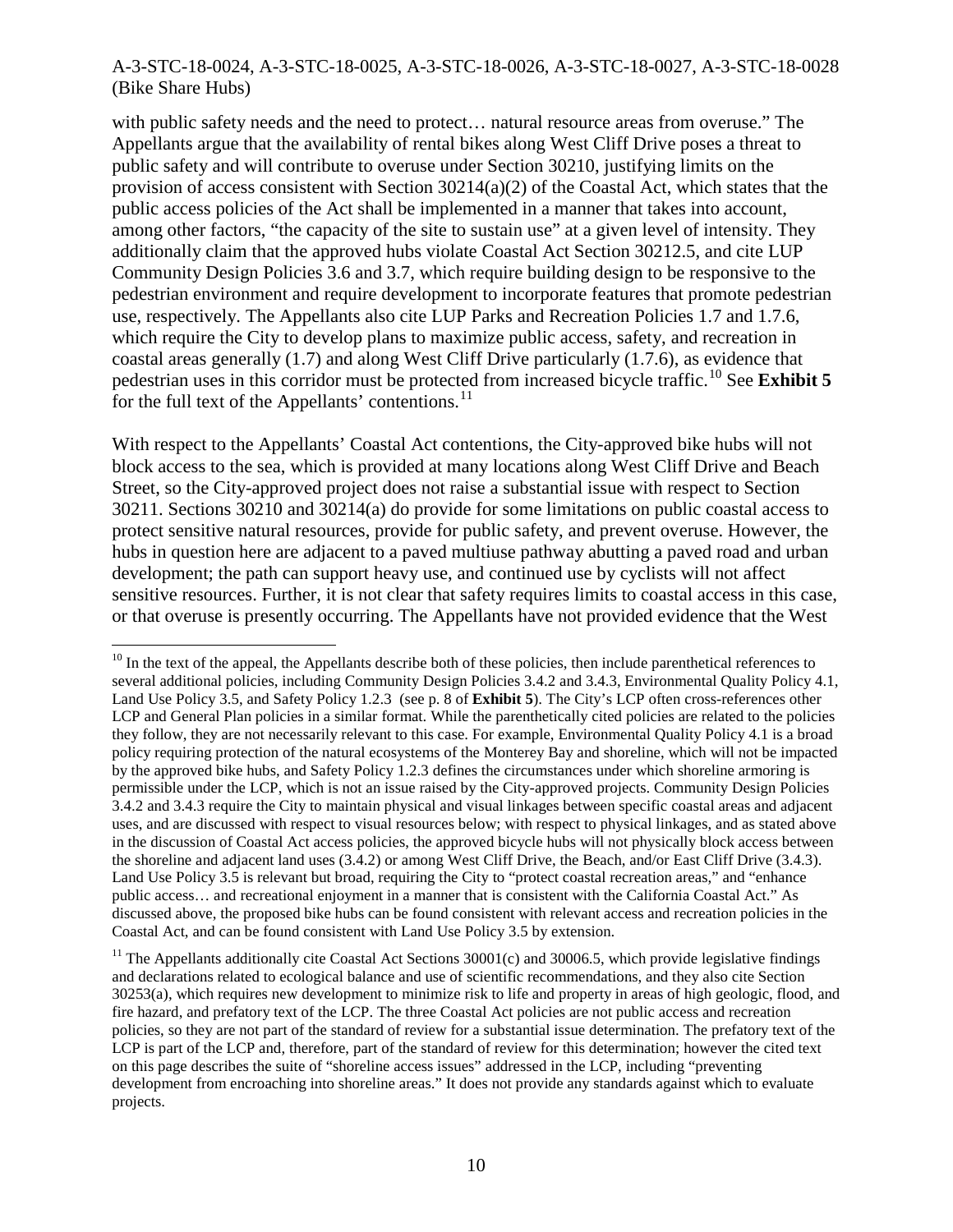Cliff Drive pathway is hazardously crowded, $12$  and while California Vehicle Code Section 21207.5 allows local governments to prohibit certain classes of electric bikes from multiuse trails, they are not required to do so.

The proposed bike hubs are, however, broadly consistent with the primary purpose of Section 30210, which is to ensure that all people are provided with maximum access to the coast. The appealed hubs and the bike share system they would support maximize coastal access by providing a convenient and affordable (relative to private vehicles) means of traveling to and among coastal recreation areas such as the Santa Cruz Beach Boardwalk, the Wharf, and West Cliff Drive. A network of bike paths and trails already connects inland Santa Cruz to these and other coastal features; however, bicycle ownership can be a financial risk in areas where bicycle theft is common, as it is in Santa Cruz, and coastal visitors may lack the equipment or vehicle space needed to travel with bikes they have at home. A bike share program provides residents and visitors with the opportunity to access the coast by bicycle even if they do not own or cannot bring one with them. The program is also consistent with Coastal Act Section 30212.5 because it provides bike share facilities at several locations along the City's coast, including on Beach Street, along the San Lorenzo River, and on East Cliff Drive.

Further, the LCP does not establish a priority for pedestrian use of the West Cliff Drive path, however. This is evident in the aforementioned Coastal Access Plan, which defines West Cliff Drive and four adjacent areas for which bike share hubs have been approved (Lighthouse Point/Steamers Lane, Natural Bridges State Beach, Cowell Beach, and Main Beach) as coastal recreation areas. The West Cliff Drive path is identified as an accessway for both cyclists and pedestrians for each of these areas. Moreover, the path is consistently referred to in the LCP as "the West Cliff Drive bicycle-pedestrian pathway," indicating that it is intended by the City to accommodate both uses. Parks and Recreation Policy 1.7.1.5 additionally supports provision of additional bike parking at Natural Bridges, West Cliff Drive pocket beaches, and Main Beach. Rather than discouraging bicycles from use of the West Cliff Drive path to preserve the pedestrian experience, as the Appellants suggest, the LCP *promotes* bicycles, in conjunction with pedestrian access, as a means of accessing coastal recreation opportunities along West Cliff Drive through provision of supporting infrastructure.

The Appellants further note that Parks and Recreation Policy 1.7.6 requires the City to prepare a management plan for West Cliff Drive, in part to ensure that the competing demands on this incredibly popular coastal recreation feature are balanced to maximize public access and safety. The City has taken steps to prepare that plan.<sup>[13](#page-10-1)</sup> However, a policy articulating an intent to

<span id="page-10-0"></span> $\overline{a}$  $12$  As exhibits to their appeal, the Appellants provide some general data relating to traffic injuries and fatalities in Santa Cruz that makes no specific mention of electric bicycles (**Exhibit 5**, pp. 105-108); an excerpt from a recent *Wall Street Journal* article in which the author speculates that increasing use of electric bicycles nationally has led to an uptick in accidents involving these vehicles and pedestrians (neither a source nor specific data that quantifies the increase are included in the excerpt) (**Exhibit 5**, p. 104); and a letter to the editor printed in the Santa Cruz *Sentinel* on April 16, 2018, in which the writer describes driving by an injured pedestrian and a cyclist and infers that the injury was caused by a collision between them (**Exhibit 5**, p. 25).

<span id="page-10-1"></span><sup>&</sup>lt;sup>13</sup> The City of Santa Cruz received comments from the Commission on a preliminary West Cliff Drive Plan in 2002, but it did not submit a final plan for certification. The City initiated a second planning effort two years later, this one resulting in a draft plan that was reviewed by the Planning Commission before funding constraints prevented further progress. This year, the City applied for a CalTrans grant to study the condition of West Cliff Drive and the array of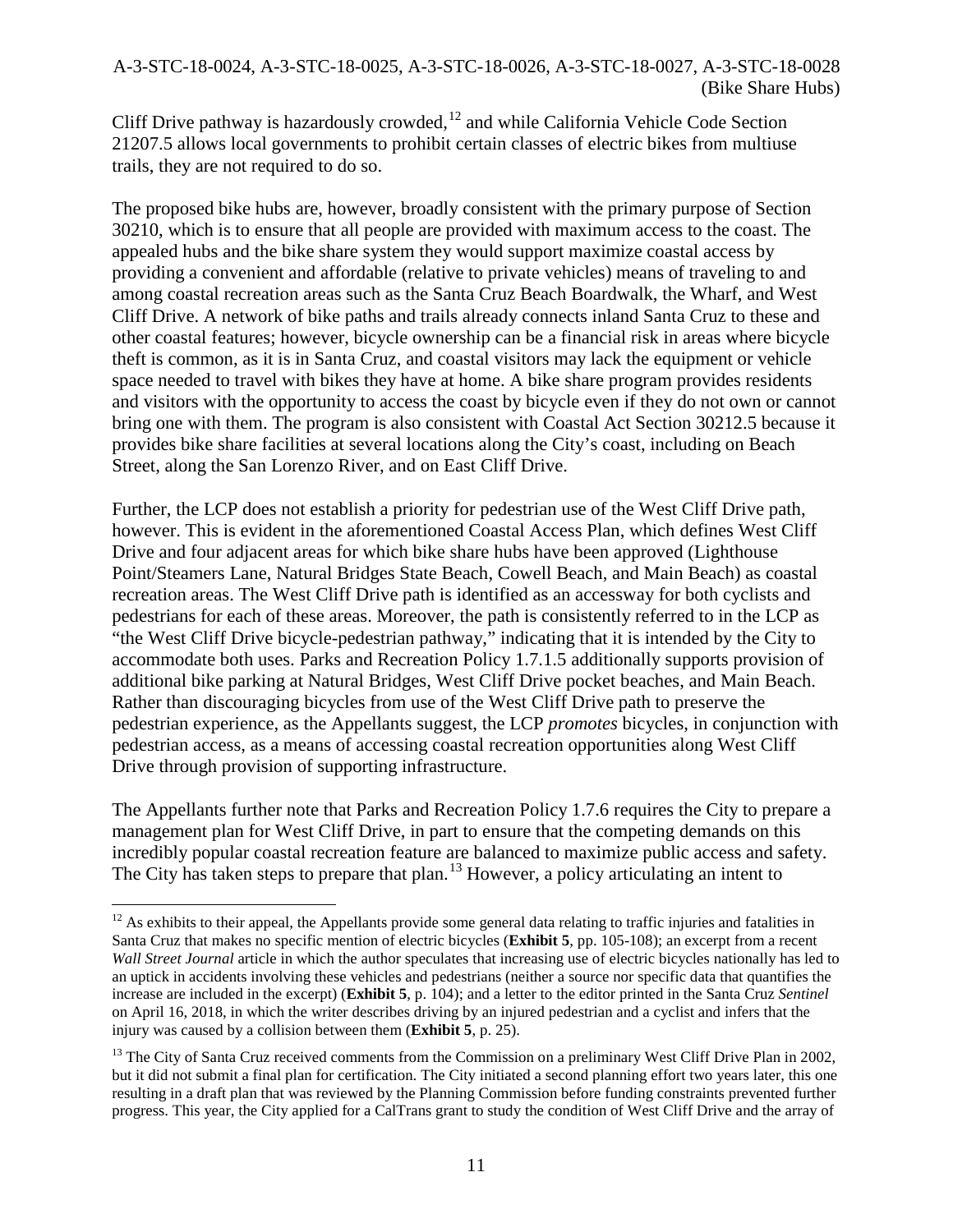institute a management plan for a site does not itself establish standards for projects affecting that site; until a plan for West Cliff Drive is approved by the City and by the Commission, the standard of review for projects that affect use of this area is limited to the certified LCP and the public access policies of Chapter 3 of the Coastal Act.

The Appellants also cite Community Design Policies 3.6 and 3.7, which require building design in pedestrian areas to be responsive to the pedestrian environment and require development to incorporate features to promote pedestrian use (respectively). However, the former applies to buildings, not all development. The latter policy applies more broadly, but it requires the incorporation of pedestrian-friendly features into development. Neither policy prioritizes pedestrian traffic over bicycles.

The Appellants additionally argue that the physical location of the bike hubs will reduce coastal access by displacing car parking spaces. Only one of the appealed hubs would be sited in an area that is currently available for car parking, however.<sup>[14](#page-11-0)</sup> Specifically, the hub at 400 Beach Street would replace two metered parking spaces with 17 bicycle docks. The loss of two parking spaces in the beach area is acceptable under the City's LCP, however: Beach/South of Laurel (BSOL) Area Plan Policy 3.34 requires the City to maintain a minimum of 3,690 public parking spaces in the overall BSOL area, and approve no projects that would reduce the number of public parking spaces below that amount. The City estimates that it currently provides around 800 parking spaces above that minimum; the loss of two parking spaces is negligible relative to its existing surplus, and would not meaningfully impact vehicle access under the standard established in the LCP.

The approved bike hubs and the bike share system also reflect the LCP's emphasis on providing and encouraging use of alternative transportation, both generally and to visitor-serving and coastal areas particularly. In addition to the policies cited by the Appellants, Circulation Policy 6.4.2.7 requires the City to "provide adequate parking or alternative access" to the Wharf and Cowell Beach based on analysis of parking supply and demand; BSOL Policy 3.9 requires the City to make "reduction of automobile trips by [among other means] the creation of viable alternative transportation modes" the "highest priority" of its circulation planning program; BSOL Policy 3.11 requires the City to develop a bikeway system that connects recreation areas with a variety of other uses (e.g., schools, work, and residential neighborhoods); and San Lorenzo Urban River Plan Policy SRFA-19 requires the City to "encourage use of the Riverway trail for alternative transportation access to the beach area." Both policies suggest that alternative

armoring devices that protect the coastal bluffs below it. As this action implies, erosion has long been the primary threat to West Cliff Drive and associated coastal recreation opportunities, and LCP references to managing "public safety" on West Cliff Drive should be read in this context. Such a study will help to inform the elements of the West Cliff Drive Plan, which the City will then bring forward for Commission certification.

<span id="page-11-0"></span><sup>&</sup>lt;sup>14</sup> The approved Swanton and 25 Beach Street hubs would be located in existing no parking zones in the public right-of-way and a public parking lot, respectively; the Mike Fox Skate Park hub would be off the street, in the space between an existing sidewalk and basketball court; iceplant would be cleared from an existing landscape strip to accommodate the Lighthouse Museum hub. The City notes in its staff report that it selected the Lighthouse Museum location in order to maintain all existing car parking spaces at Lighthouse Point.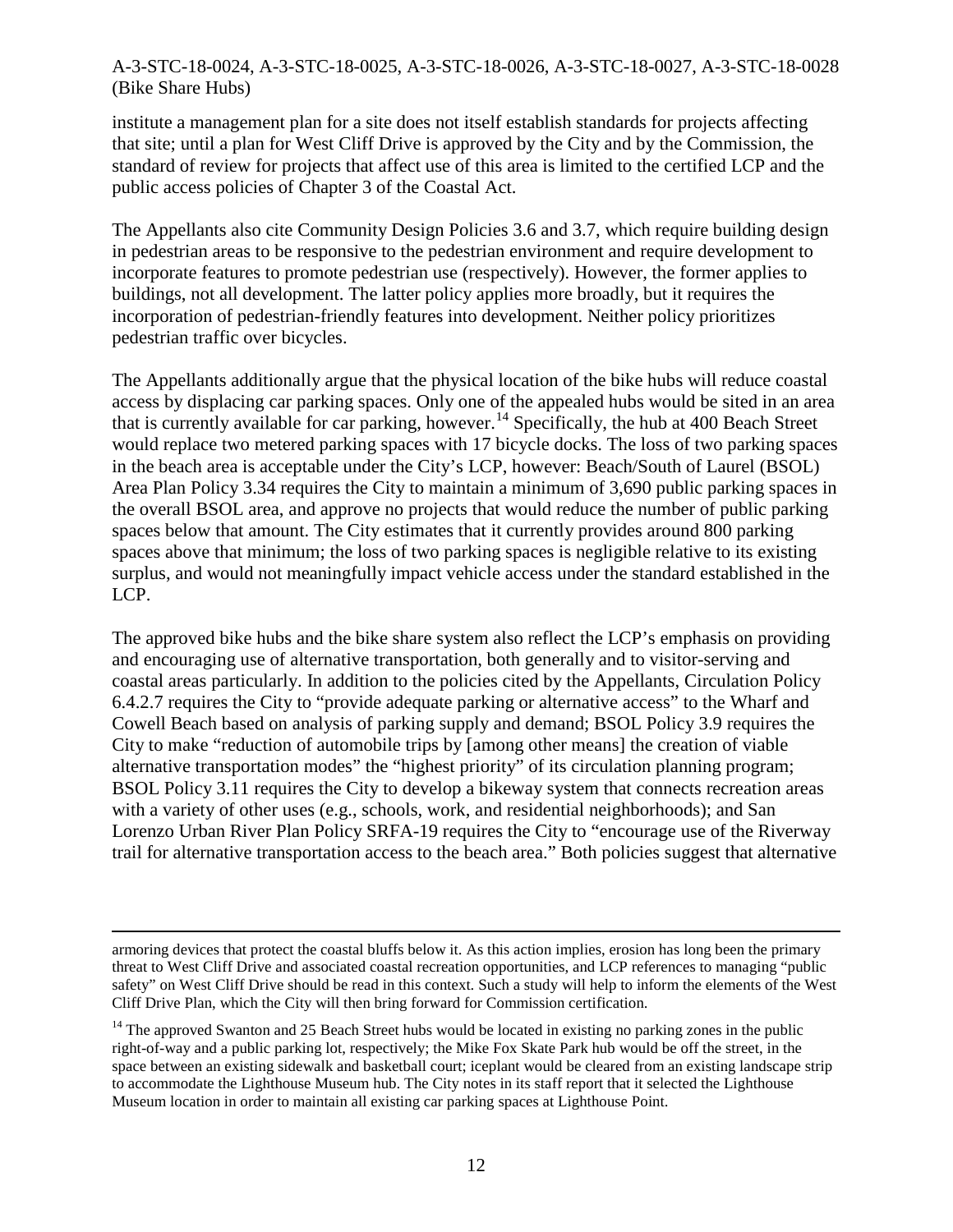transportation is an important component of the City's vision for its coastal access program.<sup>[15](#page-12-0)</sup> Moreover, the City's bike share program, which will operate at no cost to the City, seems to reflect the explicit requirements of BSOL Policy 3.20, which instructs the City to "pursue outside funding sources for alternative transportation projects."

In sum, it appears that the bike share program would not negatively impact coastal access and recreation opportunities in Santa Cruz; rather, the program seems likely to *expand* access in a manner consistent with the certified LCP and the Coastal Act. The City-approved bike share hubs therefore do not raise a substantial issue of LCP or Coastal Act conformance with respect to coastal access.

### **2. Visual Resources**

The City's LUP provides a variety of policies that are protective of visual resources, both in the coastal zone and generally. Community Design Policy 2.1.3 includes a broad mandate to protect "views to and along the ocean," while Community Design Policy 2.2 requires the City to ensure that the scale, bulk, and setback of new development does not impede or disrupt "important public views and viewsheds." Community Design Policy 3.4 identifies areas in the City between which "visual linkages" are to be "developed and maintained." The shoreline and its adjacent uses, as well as West Cliff Drive and the beach, are examples of connections protected by this policy. Additionally, Economic Development Policy 5.3 applies visual resource standards to visitor-serving facilities and services particularly, requiring, among other things, that they protect "important views." Land Use Policy 1.4 calls for utilizing the environmental review process and the zoning ordinance to protect a variety of natural resources, including "scenic views." Land Use Policy 1.6 requires the City to minimize, "when practical," obstruction of "important" views by new development, and requires that new development in the coastal zone be sited and designed to, among other objectives, "be visually compatible with the character of surrounding areas." In the City's IP, Sections 24.10.2400-2440 establish a Shoreline Protection Overlay District (SP-O) which, among other purposes, is intended to protect public views. To approve development in the SP-O, the City must find that a project "maintain[s] public view corridors between the sea and the first public roadway parallel to the sea and maintain natural views of the coastline." Thus, while a variety of LUP policies articulate protection of views as a broad priority, the IP specifically protects public, coastal views from the first public roadway paralleling the sea. For a complete list of relevant LCP provisions, see **Exhibit 6**.

The Appellants argue that the bicycles and associated hub infrastructure will impede coastal views inconsistent with Land Use Policy 1.6 and the SP-O, and that the color of the bicycles will detract from coastal views. Additionally, the Appellants contend that Land Use Policy 1.4 requires the City to carry out an environmental review to protect scenic views. With respect to the approved Lighthouse Museum location particularly, they note that Lighthouse Field State Beach Area Plan Policy 2.1 requires "the dramatic views from West Cliff Drive" to remain "unimpaired and unobstructed by vegetation, structures or accumulated refuse," and that Community Design Policy 3.5 requires new development to add to, and not detract from, Cityidentified landmarks. The Appellants contend that the bike hub proposed for this location would

<span id="page-12-0"></span> $\overline{a}$ <sup>15</sup> As defined in the LCP, the term "alternative transportation" includes "any form of transportation... other than the single-occupancy vehicle," including bicycling.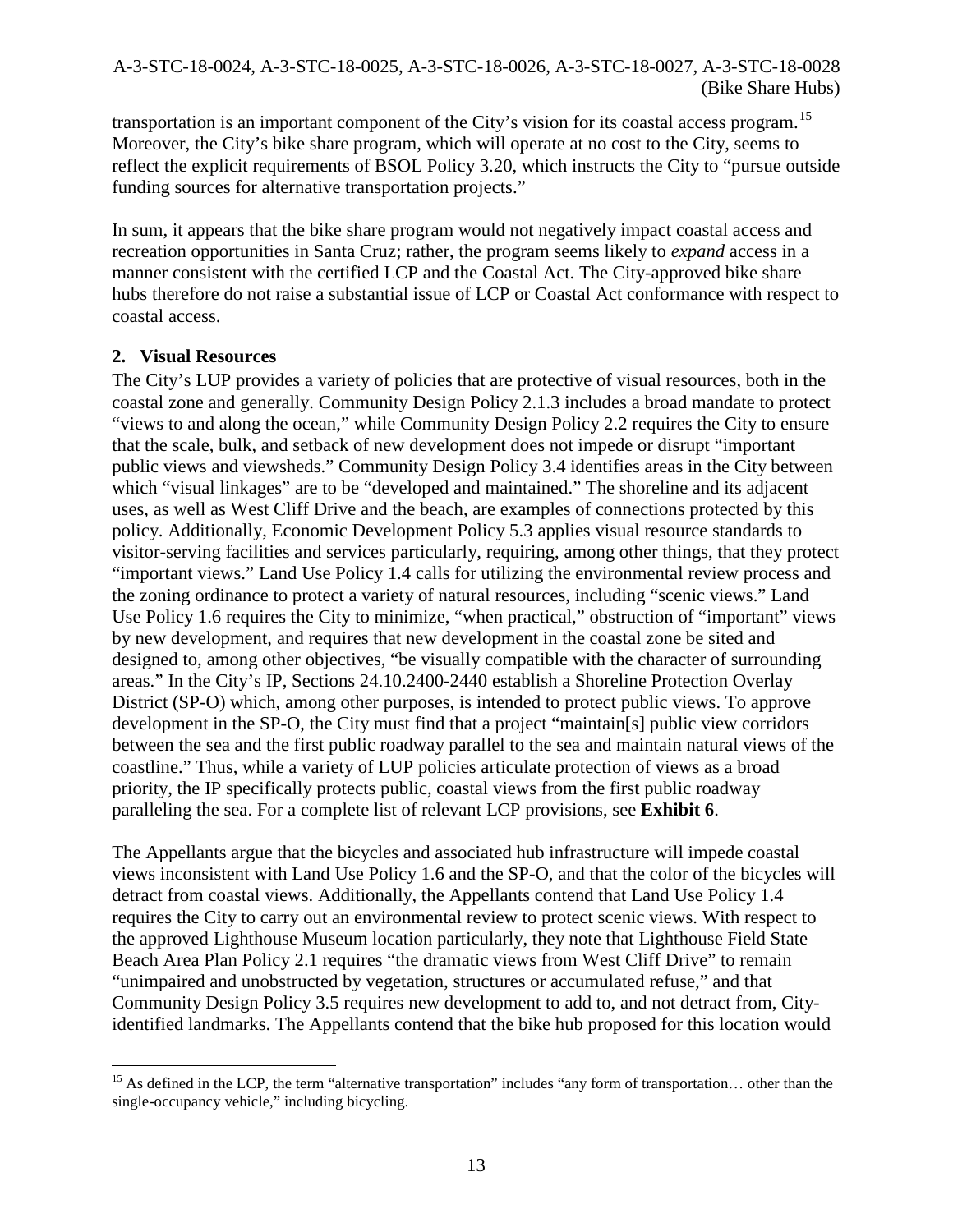"physically impair" the protected public view from West Cliff Drive, and impose an "offensive distraction" from the nearby lighthouse landmark. They additionally cite Beach Area/South of Laurel Policy 1.15, which requires the City to provide bicycle racks that are "aesthetically integrated" with the surrounding area. Finally, the Appellants contend that the bike share hubs are a commercial enterprise and therefore inconsistent with the residential character of adjacent neighborhoods along West Cliff Drive.[16](#page-13-0) See **Exhibit 5** for the full text of the Appellants' contentions.

To the contrary, however, the City selected all of the bike hub locations in order to minimize impacts to public views (see **Exhibit 1** for the locations of the hubs and **Exhibit 2** for project site images and photographic simulations of the hubs). As described above, two of the appealed hubs (25 Beach Street, 204 Swanton Blvd) are proposed for locations on the landward side of the nearest public road to the sea, so there is no possibility that they would block views protected by the SP-O. Moreover, the 25 Beach Street hub location is between a visitor-serving marine science and education center and a public parking lot, in a commercial area with significant multicolored signage and storefronts. The Swanton hub would extend parallel to a landscape strip along Natural Bridges State Park, less than fifty feet from a tall slatted fence. The fence and two thick trees already block views up the coast from Swanton Boulevard, and the hub would not impede existing views down the Swanton right-of-way to West Cliff Drive and the sea. The approved hub at Mike Fox Skate Park would be located between San Lorenzo Boulevard and the San Lorenzo River. There is no coastal view in this location, and a fenced basketball court and the levee block sightlines to the river. The 400 Beach Street location is between the first public road and the sea, but (as described above) views of the shoreline are already disrupted by Boardwalk infrastructure, most notably the Undertow, a 50-foot-high roller coaster.

The approved Lighthouse Museum bike hub location also minimizes impacts to views. The West Cliff Drive bicycle-pedestrian pathway has two branches in this area: One following the edge of the coastal bluff and the other staying inland along West Cliff Drive. The branches merge at the east and west ends of the park. Between them are Lighthouse Museum and a public parking lot with space for two rows of vehicles. The approved bike hub would be on the seaward side of the inland branch of the path (see page 1 of **Exhibit 2**). As the Appellants point out, this is a sensitive visual area; however the bike hub would have a lower profile than the cars in the lot. The lot experiences heavy use, so views of the lighthouse and the coast from West Cliff Drive are already partially obstructed by the tops of parked vehicles on a nearly continuous basis during daylight hours. The lot is used by vehicles of a variety of colors, as well as vans that exceed the height of the proposed bike hub signs. The features of the bike hubs that the Appellants have identified as a "distraction" and an impediment to views are therefore within the size and color range (i.e., gray) of uses that have already been allowed in the same area under the existing LCP for the purpose of providing public access to the coast.<sup>[17](#page-13-1)</sup> Consequently, the hub

<span id="page-13-0"></span> $16$  Neighborhood character is also a type of visual resource, but this aspect of the appeal contentions is addressed in the "neighborhood compatibility and community character" section below.

<span id="page-13-1"></span> $17$  As noted above, the bicycles themselves are orange, in part because brighter colors provide safety benefits. It is also important to note that the parking area that blocks coastal views from West Cliff Drive in this location is, like all public parking lots, utilized by cars and vans in a variety of colors. The features of the bicycles themselves that the Appellants have identified as a distraction and an impediment to views (i.e., their color) are therefore also within the color range of the vehicles that are allowed in the same area under the existing LCP.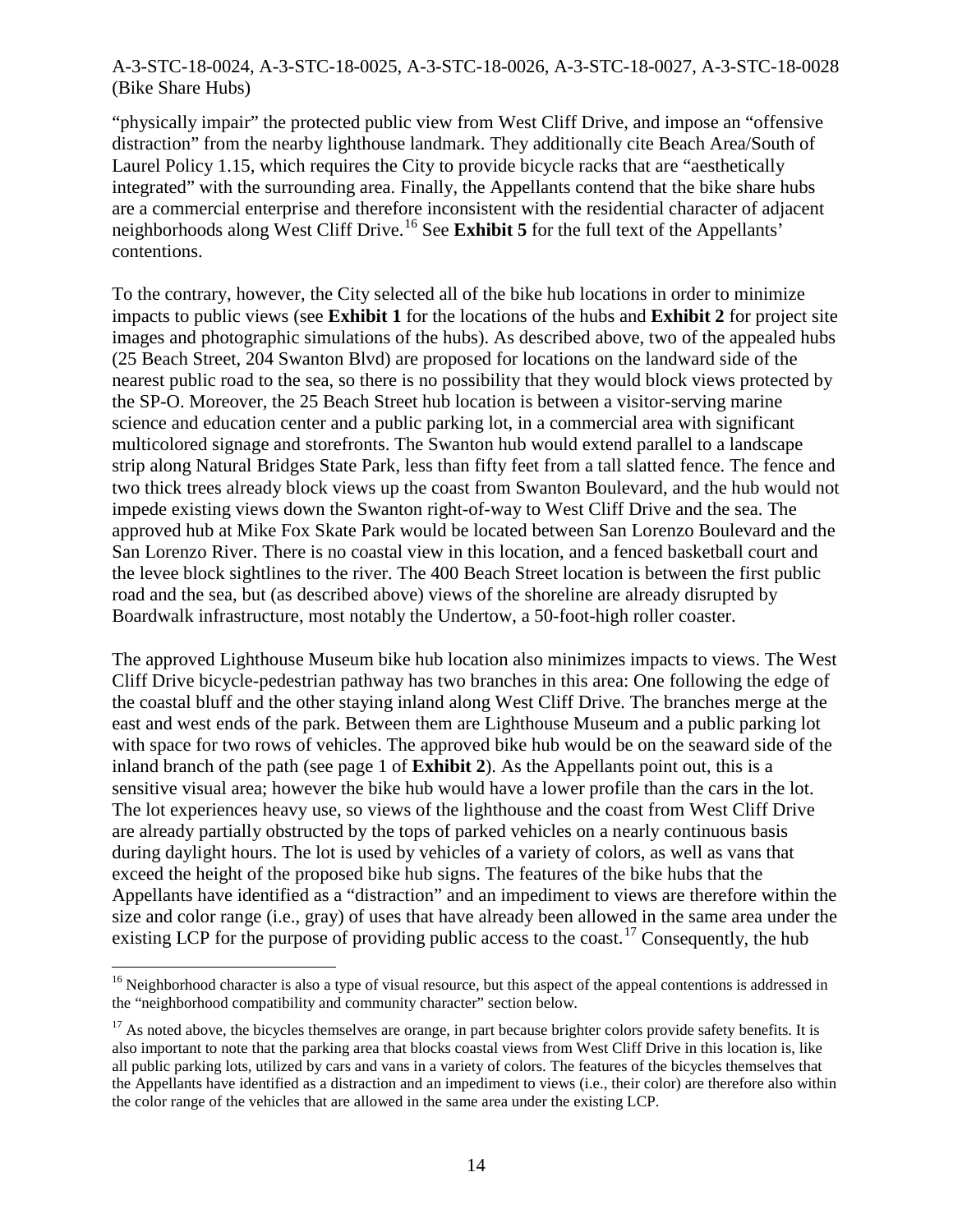would not "physically impair" the protected views from West Cliff and of the lighthouse any more than they have already been impaired by existing use of the parking lot. It is also important to note that an unimpeded view of the coast is available to walkers and cyclists from the seaward branch of the bicycle-pedestrian path, as well as from the sidewalk that rings the outer portion of the parking lot. This approved hub would be located landward of both of these locations and thus would not be disruptive of the existing pristine view from these locations. Finally, due to the low height profile of the bike hubs (i.e., less than three feet in height, with the exception of the sixfoot signs) relative to their distance from coastal bluffs and/or the presence of intervening structures, neither the Lighthouse Museum hub nor any of the other appealed sites would be visible from any beach.

The Appellants also cite Community Design Policies 2.2.1 (requiring the City to develop design guidelines for visually sensitive areas, including "scenic coastal areas") and 2.1.1 (prohibiting land divisions that can degrade distinctive natural features), arguing that "the location of Steamer Lane, the Lighthouse, [and] Lighthouse Field State Park contain a reserve area dedicated to the natural coastal trees, shrubbery, cliffs, and bluffs," and that the bike hubs and signage qualify as a degradation to these features. The approved bike share hubs would violate neither of these policies, however, for the following reasons: A policy requiring the development of design guidelines by the City does not serve the same function as the guidelines themselves would (i.e., it provides no standard of review for proposed projects), and none of the approved bike share hubs involve a division of land.

The Appellants further allege that the bike hubs violate  $BSOL<sup>18</sup>$  Policy 1.15, which requires the City to provide public amenities (including bicycle racks) that are "functionally and aesthetically integrated into the streetscape for pedestrian comfort, convenience and safety." As the Appellants note, the LCP references the BSOL Design Guidelines as the source of this policy. No further definition of "functional and aesthetic integration" is given with respect to bicycle racks in that document; however the gray color of the approved bike hubs and signs is subtle and within the range of typical bike rack colors, and the two appealed hubs within the BSOL planning area would be located in a "no parking" zone within a public parking lot or at the edge of the Beach Street roadway; they will not be located on the sidewalk or pose a tripping hazard to pedestrians. The policy does not extend to bicycles themselves, either with respect to their color or potential for conflict with pedestrian uses of the streetscape.

Finally, with respect to the Appellants' contentions regarding environmental review, Land Use Policy 1.4 identifies the environmental review process as one means of safeguarding certain resources, including visual and scenic resources; however, it does not require that a particular type of environmental review be conducted for a project that is in or near a visually sensitive area.

For all of the above reasons, the approved projects do not raise a substantial issue of LCP conformance with respect to visual resources.

<span id="page-14-0"></span> $\overline{a}$  $18$  Only two of the approved hubs are located within the BSOL planning area, i.e. the hubs at 25 Beach Street and 400 Beach Street.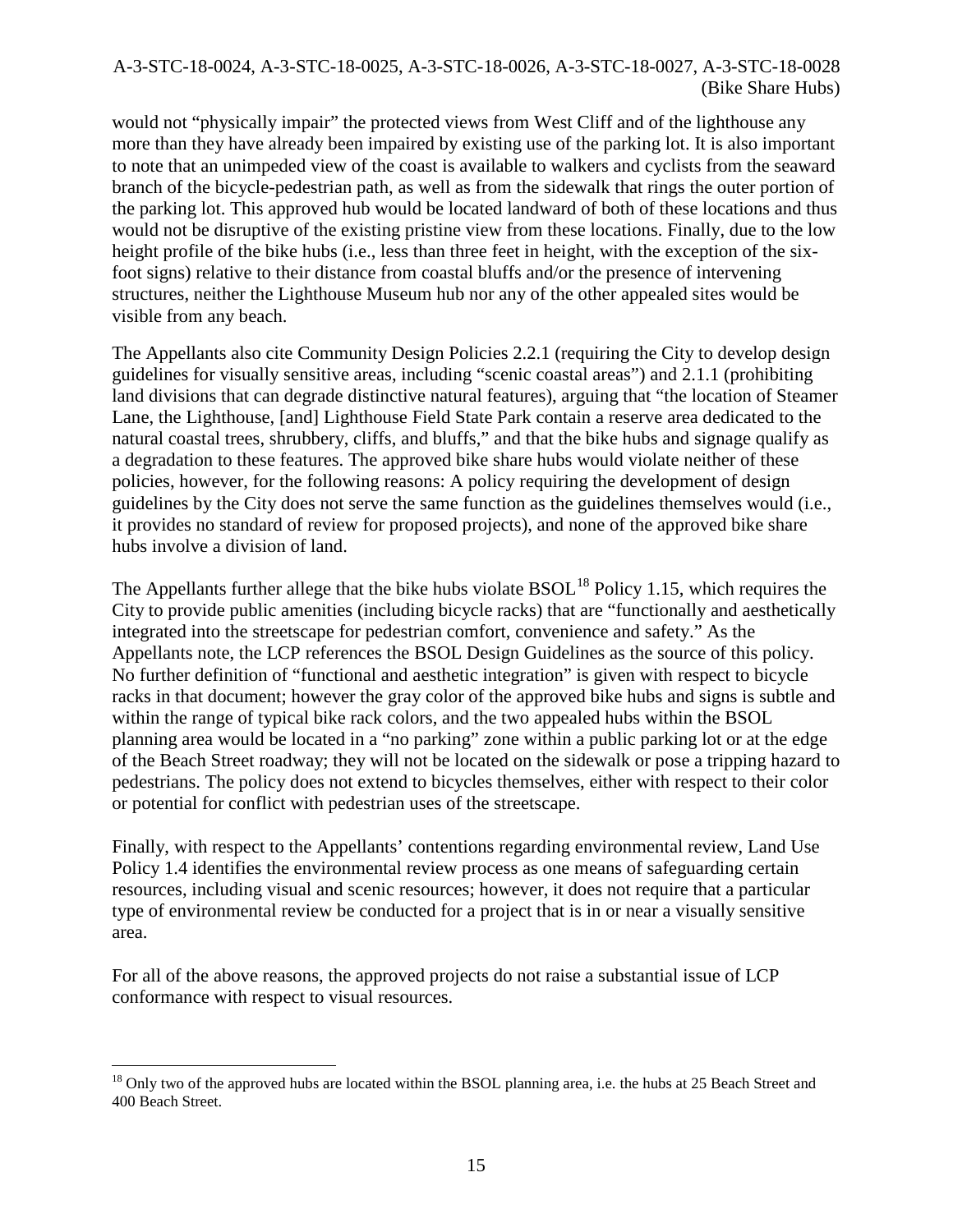### **3. Neighborhood Compatibility and Community Character**

 $\overline{a}$ 

The LCP's protections for special communities and neighborhoods include broad standards for development within or adjacent to historic or architecturally significant areas (e.g., Community Design Policy 3.5 and Cultural Resources Policies 2.2.2, 2.3, and 2.3.2) as well as policies that require the City to develop more specific criteria for particular areas (see, e.g., Community Design Policy 2.2.1 and Land Use Policy 2.4.3 and 2.6.5). None of the appealed bike hubs fall within historic districts, so with respect to neighborhood compatibility concerns, the best evaluative standards are the more specific criteria provided in the IP pursuant to the latter group of policies.

The Appellants argue (see **Exhibit 5**) that the bike share hubs are components of a commercial enterprise that is not compatible with adjacent residential uses. The Appellants cite IP Section 24.10, which defines the City's zone districts, as well as the West Cliff Drive Overlay (IP Section 24.10.4200; see **Exhibit 6**). However, none of the appealed bike hub locations are within the West Cliff Drive Overlay; its protections for "residential neighborhood character" therefore do not apply to these sites (see **Exhibit 7**).[19](#page-15-0) With respect to the underlying zoning, all but one of the appealed sites are located in non-residential zone districts; generally, the approved hub locations are within or adjacent to parks, near commercial enterprises, and/or in districts where recreational and/or parking facilities are among the permitted or principally permitted uses.<sup>[20](#page-15-1)</sup> Only the Swanton hub would be located in the R-1 zone. Both practically speaking and with respect to zoning, this is an area of transition between recreational and residential uses: Swanton Boulevard divides the neighborhood on the east side of the street from Natural Bridges State Beach to the west. There are no residential uses anywhere along the west side of Swanton Boulevard, and State Parks property extends to the Swanton median. The park is in the OF-R

<span id="page-15-1"></span> $20$  The Lighthouse Museum hub would be located in the OF-R zone district, which is intended to protect coastal resources and provide public access. Parking areas are a principally permitted use, and limited development of structures is permitted to support recreational uses (see IP Sections 24.10.1900 - 1910). A combined café and surf shop is located across West Cliff Drive in Lighthouse Field State Park, and the nearest residential uses are located north of the State Parks property, nearly 1000 feet away from the approved hub.

The 400 Beach Street hub would be located in the C-B district, which is intended to support commercial uses that are primarily coastal-dependent and serve tourists and visitors to coastal recreational areas. Recreational facilities are a principally permitted use (see IP Sections 24.10.1100 - 1110).

<span id="page-15-0"></span><sup>&</sup>lt;sup>19</sup> The West Cliff Drive Overlay is intended to "reinforce the residential neighborhood character of the north side of West Cliff Drive" (IP Section 24.10.4200); it extends approximately 100 feet inland from the northern (i.e., inland) side of the West Cliff Drive right-of-way between Cowell Street on the east end and Swanton Boulevard on the west end. However, it does not include the area between Pelton Avenue and Columbia Street. Lighthouse Field State Park occupies almost all of the north side of this segment of West Cliff Drive, and residential uses are limited two multifamily structures near the intersection of West Cliff and Columbia. The Lighthouse Museum hub would be located in City-owned Lighthouse Point Park, on the southern side of the West Cliff Drive segment not covered by the Overlay. On the far west end of West Cliff Drive, the Overlay extends to the east side of the Swanton Boulevard right-of-way, across the street from, but not including, the site of the approved Swanton hub (see inset in **Exhibit 7**). The remaining appealed hubs would all be located east of Cowell Street.

The 25 Beach Street hub would be located on one of two PF/PK-zoned parcels surrounded on three sides by C-Bzoned land. Recreational facilities are permitted uses in both the PF and PK zone districts (see IP Sections 24.10.1745 and 1770). The Mike Fox Park hub would be located in the PK zone district, across San Lorenzo Boulevard from an area zoned Motel Residential (R-T(B), a designation intended "to ensure a compatible mixture of uses addressing the needs of residents and tourists" and including residential and commercial uses (IP Section 24.10.610).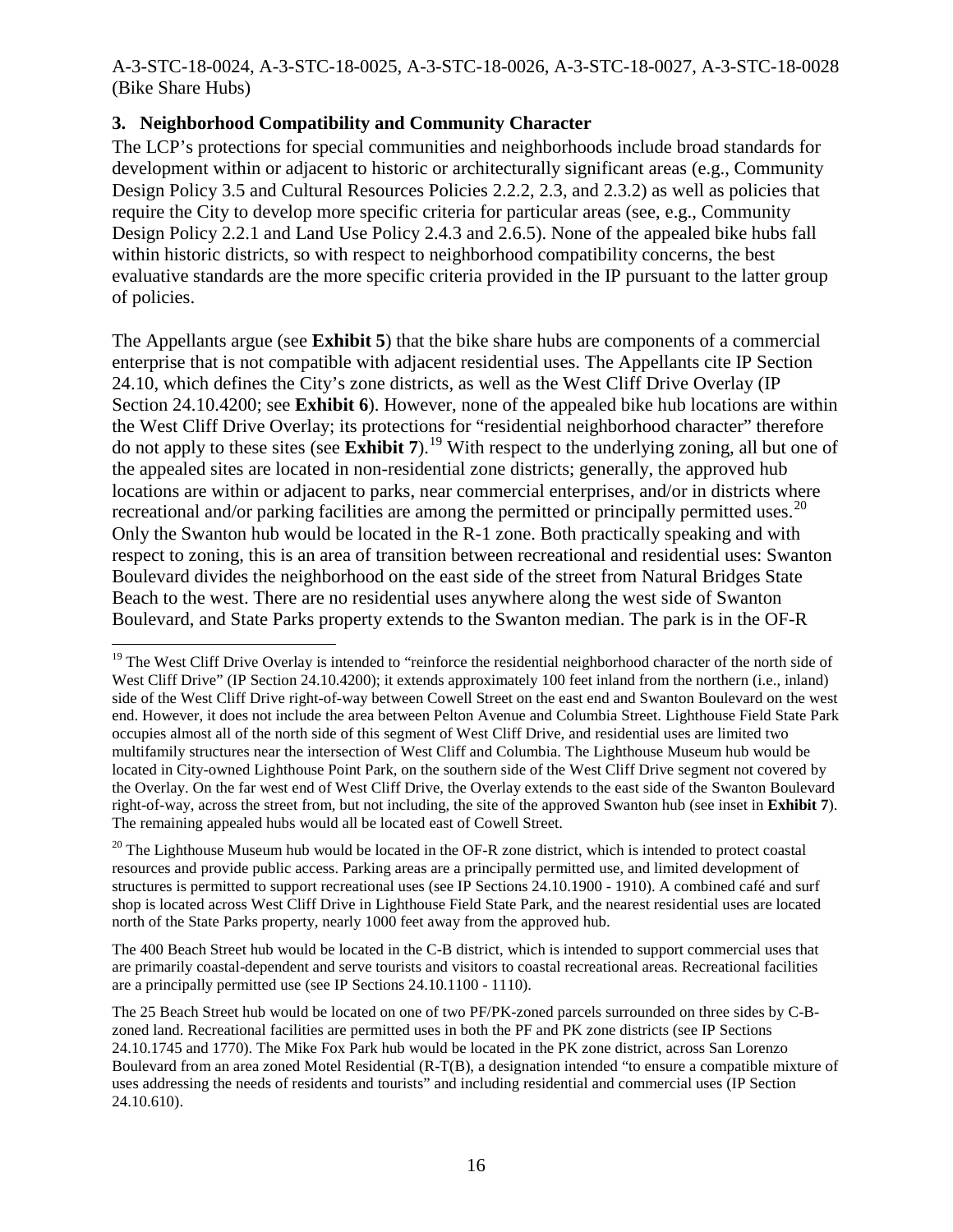zone district.<sup>[21](#page-16-0)</sup> which prioritizes coastal recreation; however the boundary between the R-1 and OF-R zone districts does not perfectly align with the property boundary or the change in use it reflects; rather, the R-1 zone district extends onto State Parks property and about 25 feet west of the Swanton Boulevard right-of-way (see **Exhibit 8**). Thus, while the proposed hub would be located on the park side of Swanton, on park property, and is consistent with the purpose of the zone district that covers most of the park in that area, it is approximately 25 feet outside of that district. However, IP Sections 24.10.330-340 (pertaining to the R-1 zone district) allow a variety of non-residential uses in the R-1 zone, including parks and public facilities, and allow the Zoning Administrator to issue permits for similar uses at his or her discretion. Not only is the Swanton hub consistent with existing public access and recreation uses at that location, it can be found consistent with the IP.

In summary, the approved hubs are appropriately located adjacent to or within areas intended for recreational and/or commercial uses. The Zoning Administrator's determination that the hubs are an appropriate use in these areas reflects reasonable use of the discretion granted to him by the City's IP. For all the above reasons, this contention does not raise a substantial issue of LCP conformance with respect to community character and neighborhood compatibility.

#### **4. Other Contentions**

The Appellants additionally contend that the City may have inappropriately granted a CEQA Categorical Exemption for the approved projects; that the RFP "did not address environmental compatibility" between the bike share program and sensitive coastal areas; that the City's decision on the bike hubs was based on incomplete information;<sup>[22](#page-16-1)</sup> that the presence of "commercial" bike hubs in or near residentially-zoned areas will result in a "significant loss of value" of nearby homes; that the bike share program is unsafe because it does not require users to wear helmets;  $23$  and that the program will not reduce greenhouse gas emissions to the degree anticipated by the City. However, the only appropriate grounds for an appeal to the California Coastal Commission are issues related to the project's consistency with the certified LCP and the Coastal Act's public access policies. Contentions related to CEQA, the RFP process, helmet requirements, property values, and the means by which the greenhouse gas benefits of projects are calculated are not appropriate grounds for this appeal, as none of these matters are regulated by the City's LCP.

<span id="page-16-0"></span> $\overline{a}$ <sup>21</sup> Natural Bridges State Beach is also comprised of land in the Floodplain (F-P) and PK zone districts; however most of the coastal area, including the land adjacent to the southern part of Swanton Boulevard where the hub would be located, is zoned OF-R.

<span id="page-16-1"></span> $^{22}$  Specifically, the Appellants contend that correspondence from project opponents was improperly excluded from the files on which the Zoning Administrator based the decision to approve CDPs for the appealed hubs. This correspondence, which the Appellants submitted as an attachment to their appeal, was submitted to the City Council, most of it in advance of that body's March 13 and April 10, 2018 hearings, in which it considered non-CDP encroachment permits for sixteen bike hubs (on March 13) and seven bike hubs (on April 10), including the 25 Beach Street, 400 Beach Street, Mike Fox Skate Park, and Swanton Boulevard locations (April 10). These were separate proceedings from the March 21, 2018 Zoning Administrator hearing in which CDPs for the hubs were considered and approved.

<span id="page-16-2"></span><sup>&</sup>lt;sup>23</sup> Users of the City's bike share program must be at least 18 years old. While California Vehicle Code Section 21212 requires cyclists under the age of 18 to wear a helmet, there is no helmet requirement for adult riders.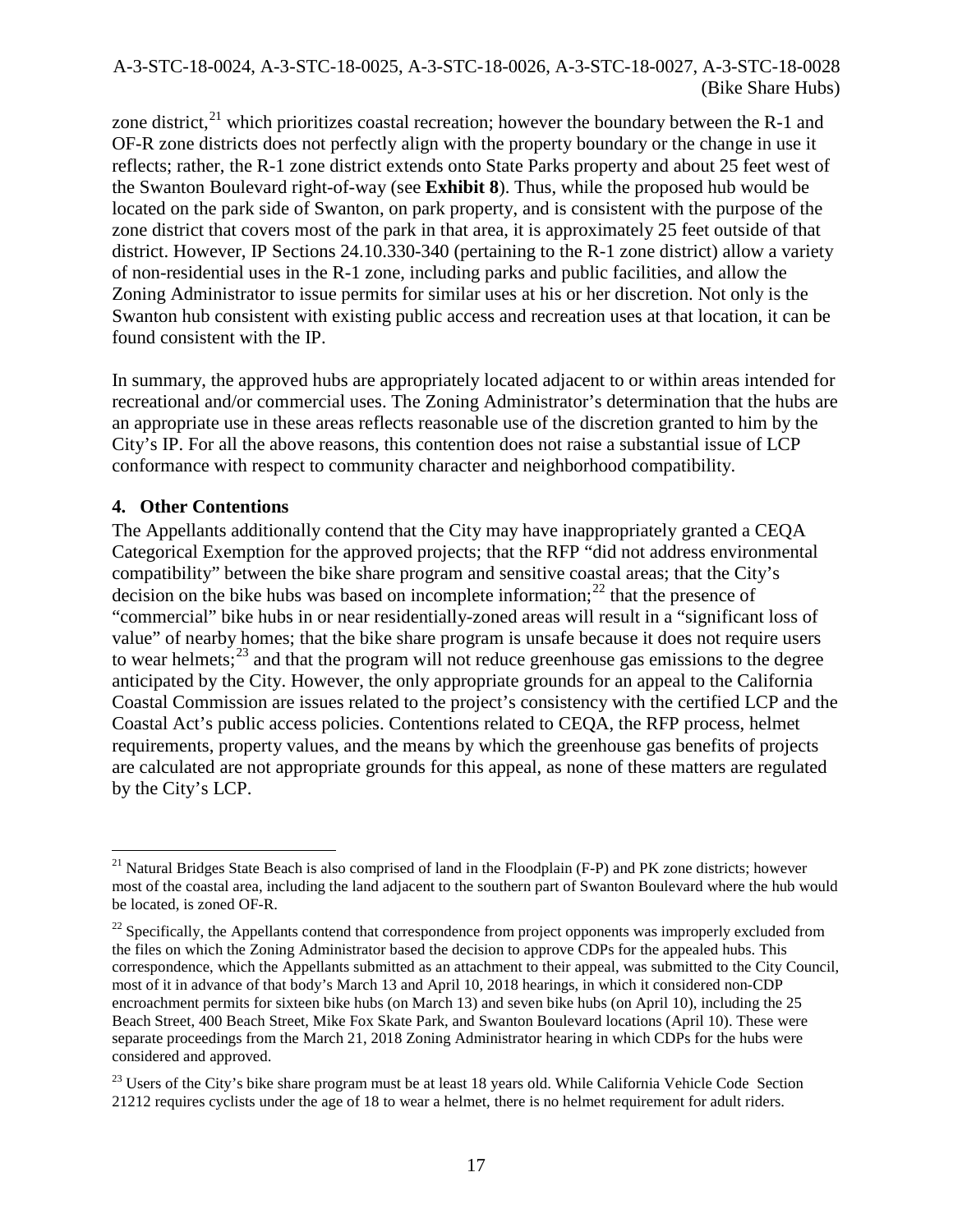# **F. CONCLUSION**

When considering a project that has been appealed to it, the Commission must first determine whether the project raises a substantial issue of LCP conformity, such that the Commission should assert jurisdiction over a de novo CDP for such development. At this stage, the Commission has the discretion to find that the project does not raise a substantial issue of LCP conformance. As explained above, the Commission has in the past considered the following five factors in its decision of whether the issues raised in a given case are "substantial": the degree of factual and legal support for the local government's decision; the extent and scope of the development as approved or denied by the City; the significance of the coastal resources affected by the decision; the precedential value of the City's decision for future interpretations of its LCP; and, whether the appeal raises only local issues as opposed to those of regional or statewide significance.

These five factors, considered together, support a conclusion that the five appealed projects discussed in this report do not raise a substantial issue of LCP conformance. First, regarding the degree of factual and legal support for the local government's decision, the Appellants' coastal access contention is based in part on concern that the approved projects will increase bicycle traffic on a multiuse coastal path, and that this will render the path unsafe and undesirable for the pedestrians who use it currently. The path is already used by both cyclists and pedestrians, however, and the LCP explicitly designates it for both user groups. The City-approved projects will only incrementally intensify an existing, allowed use, and to the extent that they do so, they will actually *increase* coastal access as encouraged under the LCP. With respect to the Appellants' visual resource contentions, four of the five appealed projects would be located inland of protected coastal views, and the fifth site is inland of a parking lot that already impedes views from the first public road to the sea. All five appealed projects were intentionally sited to minimize impacts to visual resources consistent with the LCP, and the development that would occur as part of these projects is small-scale and low-profile. With respect to neighborhood compatibility, all five projects provide recreation to coastal visitors, and are located within or immediately adjacent to parks or commercial areas where such recreation already occurs. This factor supports a finding of no substantial issue.

Second, regarding the extent and scope of the development approved, each hub would be five feet three inches wide, approximately 37 feet long, equipped with 27-inch tall bicycle docks and bicycles, and include a two-sided steel sign approximately six feet in height, 11.5 inches in width and four inches thick. The extent and scope (i.e., footprint) of each hub is not significant relative to the built environment in the locations of each hub. Third, regarding the significance of the coastal resources affected by the decision, as discussed in Section E above, the projects will not adversely impact any significant coastal resources. Fourth, regarding the precedential value of the City's decision for future interpretations of its LCP, as discussed in Section E above the City has provided adequate factual and legal support for its decision that the projects would be consistent with the certified LCP. Because the project is consistent with the LCP, a finding of no substantial issue will not create an adverse precedent for future interpretation of the LCP. Finally, regarding whether the appeal raises only local issues as opposed to those of regional or statewide significance, the project does not raise issues of regional or statewide significance because the appeal contentions relate specifically to LCP provisions regarding allowability of bicycles to facilitate public access, and visual impacts and community character relative to the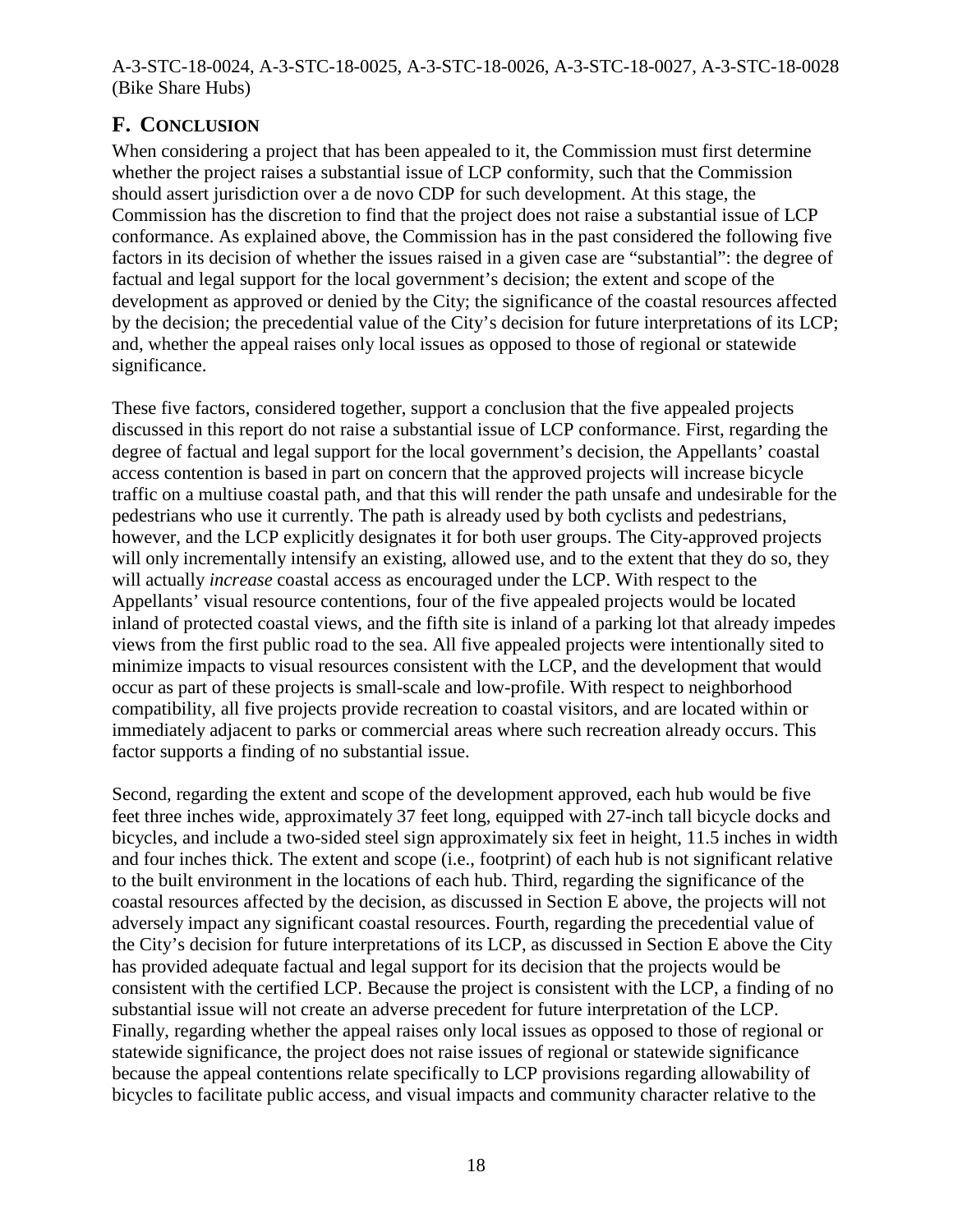specific locations of the bike hubs.

For the reasons stated above, the Commission finds that Appeal Numbers A-3-STC-18-0024, A-3-STC-18-0025, A-3-STC-18-0026, A-3-STC-18-0027, and A-3-STC-18-0028 do not present a substantial issue with respect to the grounds on which the appeal has been filed under Section 30603 of the Coastal Act.